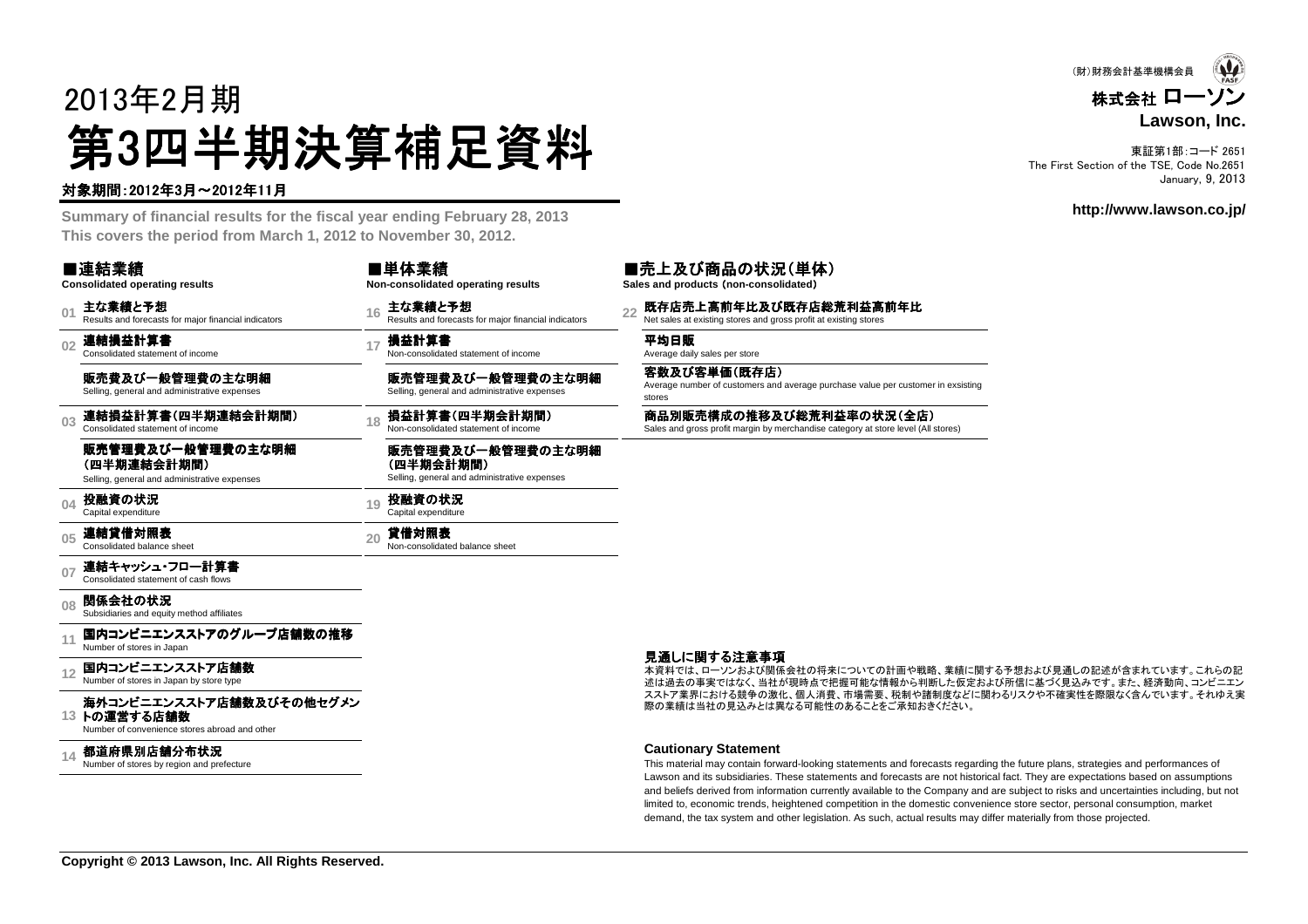#### ■主な業績と予想 **Results and forecasts for major financial indicators**

|                                                                                                                                                                                                        | 2010年度/FY2010         |           |                      | 2011年度/FY2011 |                                               |                          | 2012年度/FY2012         |           |                                                                                            |           |                                                                                                                                                                                                                                                                                                                                                                                                     |                 |
|--------------------------------------------------------------------------------------------------------------------------------------------------------------------------------------------------------|-----------------------|-----------|----------------------|---------------|-----------------------------------------------|--------------------------|-----------------------|-----------|--------------------------------------------------------------------------------------------|-----------|-----------------------------------------------------------------------------------------------------------------------------------------------------------------------------------------------------------------------------------------------------------------------------------------------------------------------------------------------------------------------------------------------------|-----------------|
|                                                                                                                                                                                                        | 第3四半期/3Q              |           | 通期/Full year         |               |                                               | 通期/Full year<br>第3四半期/3Q |                       |           | 第3四半期/3Q                                                                                   |           | 通期計画/Full year (Forecast)                                                                                                                                                                                                                                                                                                                                                                           |                 |
|                                                                                                                                                                                                        | 2010.3.1 - 2010.11.30 |           | 2010.3.1 - 2011.2.28 |               | 2011.3.1 - 2011.11.30<br>2011.3.1 - 2012.2.29 |                          | 2012.3.1 - 2012.11.30 |           | 2012.3.1 - 2013.2.28                                                                       |           |                                                                                                                                                                                                                                                                                                                                                                                                     |                 |
|                                                                                                                                                                                                        | 金額/Amount             | 前年比/YoY   | 金額/Amount            | 前年比/YoY       | 金額/Amount                                     | 前年比/YoY                  | 金額/Amount             | 前年比/YoY   | 金額/Amount                                                                                  | 前年比/YoY   | 金額/Amount                                                                                                                                                                                                                                                                                                                                                                                           | 前年比/YoY         |
| チェーン全店売上高 (百万円) Total net sales (millions of yen)                                                                                                                                                      | 1.267.073             |           | 101.1% 1.682.812     | 101.0%        | 1.380.450                                     |                          | 108.9% 1.825.809      | 108.5%    | 1,450,579                                                                                  | 105.1%    | 1,950,000                                                                                                                                                                                                                                                                                                                                                                                           | 106.8%          |
| 加盟店売上高(百万円)<br>Net sales reported by franchised stores (millions of yen)                                                                                                                               | 1.125.239             |           | 103.0% 1,499,576     | 104.6%        | 1.247.296                                     |                          | 110.8% 1,651,693      | 110.1%    | 1,327,435                                                                                  | 106.4%    | $\overline{\phantom{a}}$                                                                                                                                                                                                                                                                                                                                                                            |                 |
| 直営店売上高(百万円)<br>Net sales from Company-operated stores (millions of yen)                                                                                                                                | 141.834               | 88.4%     | 183,235              | 78.8%         | 133.153                                       | 93.9%                    | 174.115               | 95.0%     | 123.144                                                                                    | 92.5%     |                                                                                                                                                                                                                                                                                                                                                                                                     |                 |
| <b>営業総収入</b> (百万円) <sup>*1</sup> Gross operating revenues (millions of yen)                                                                                                                            | 331,141               | 97.5%     | 441,277              | 94.5%         | 360.865                                       | 109.0%                   | 478.957               | 108.5%    | 372,266                                                                                    | 103.2%    | 501,000                                                                                                                                                                                                                                                                                                                                                                                             | 104.6%          |
| <b>営業利益</b> (百万円) Operating profit (millions of yen)                                                                                                                                                   | 45,920                | 104.4%    | 55,540               | 110.5%        | 49,772                                        | 108.4%                   | 61,769                | 111.2%    | 53,495                                                                                     | 107.5%    | 66,000                                                                                                                                                                                                                                                                                                                                                                                              | 106.8%          |
| 経常利益 (百万円) Recurring profit (millions of yen)                                                                                                                                                          | 45,287                | 104.3%    | 54,594               | 110.4%        | 49,763                                        | 109.9%                   | 61,728                | 113.1%    | 53.163                                                                                     | 106.8%    | 65,100                                                                                                                                                                                                                                                                                                                                                                                              | 105.5%          |
| 四半期(当期)純利益 (百万円) Net profit (millions of yen)                                                                                                                                                          | 20,789                | 105.0%    | 25,386               | 202.1%        | 20.614                                        | 99.2%                    | 24.885                | 98.0%     | 28.546                                                                                     | 138.5%    | 33,400                                                                                                                                                                                                                                                                                                                                                                                              | 134.2%          |
| 1株当たり四半期 (当期) 純利益 (円)*2 Net profit per share (yen)                                                                                                                                                     |                       | 208.62    |                      | 254.61        |                                               | 206.41                   |                       | 249.17    |                                                                                            | 285.79    | 334.37                                                                                                                                                                                                                                                                                                                                                                                              |                 |
| 純資産 (百万円) Net assets (millions of yen)                                                                                                                                                                 |                       | 203.687   |                      | 208.466       |                                               | 209.907                  |                       | 214.662   |                                                                                            | 223.412   |                                                                                                                                                                                                                                                                                                                                                                                                     |                 |
| 総資産 (百万円) Total assets (millions of yen)                                                                                                                                                               |                       | 463,692   |                      | 476,036       |                                               | 519,908                  |                       | 531.453   |                                                                                            | 552,103   |                                                                                                                                                                                                                                                                                                                                                                                                     |                 |
| 1株当たり純資産 (円) Net assets per share (yen)                                                                                                                                                                |                       | 1,991.72  |                      | 2.037.50      |                                               | 2.068.48                 | 2.114.00              |           | 2,200.15                                                                                   |           | $\overline{\phantom{0}}$                                                                                                                                                                                                                                                                                                                                                                            |                 |
| <b>総資産四半期(当期)純利益率 ROA</b>                                                                                                                                                                              | 4.6%                  |           |                      | 5.5%          |                                               | 4.1%                     | 4.9%                  |           | 5.3%                                                                                       |           | $\overline{\phantom{a}}$                                                                                                                                                                                                                                                                                                                                                                            |                 |
| 自己資本四半期(当期)純利益率 ROE                                                                                                                                                                                    | 10.6%                 |           |                      | 12.8%         |                                               | 10.1%                    | 12.0%                 |           | 13.3%                                                                                      |           | $\overline{\phantom{a}}$                                                                                                                                                                                                                                                                                                                                                                            |                 |
| 流動比率 Current ratio                                                                                                                                                                                     |                       | 74.8%     | 75.3%                |               |                                               | 72.8%                    | 73.5%                 |           | 72.2%                                                                                      |           | $\overline{\phantom{a}}$                                                                                                                                                                                                                                                                                                                                                                            |                 |
| 固定比率 Fixed ratio                                                                                                                                                                                       |                       | 162.8%    | 162.7%               |               |                                               | 177.0%                   | 175.8%                |           |                                                                                            | 177.5%    |                                                                                                                                                                                                                                                                                                                                                                                                     |                 |
| 自己資本比率 Shareholder's equity ratio                                                                                                                                                                      |                       | 42.9%     |                      | 42.7%         |                                               | 39.7%                    |                       | 39.7%     |                                                                                            | 39.8%     | $\overline{\phantom{0}}$                                                                                                                                                                                                                                                                                                                                                                            |                 |
| 営業活動によるキャッシュフロー (百万円)<br>Net cash provided by (used in) operating activities (millions of yen)                                                                                                         |                       | 57,794    |                      | 72,210        |                                               | 63,293                   |                       | 86.356    |                                                                                            | 45.869    |                                                                                                                                                                                                                                                                                                                                                                                                     |                 |
| 投資活動によるキャッシュフロー (百万円)<br>Net cash provided by (used in) investing activities (millions of yen)                                                                                                         |                       | $-26.468$ |                      | $-30,522$     |                                               | $-38.956$                |                       | $-52.912$ |                                                                                            | $-41.173$ |                                                                                                                                                                                                                                                                                                                                                                                                     |                 |
| 財務活動によるキャッシュフロー(百万円)<br>Net cash provided by (used in) financing activities (millions of yen)                                                                                                          |                       | $-26,528$ |                      | $-28,798$     |                                               | $-24,174$                |                       | $-27,544$ |                                                                                            | $-28,566$ |                                                                                                                                                                                                                                                                                                                                                                                                     |                 |
| <b>現金及び現金同等物の期末残高</b> (百万円)<br>Cash and cash equivalents at end of period (millions of yen)                                                                                                            |                       | 59.627    |                      | 67,712        |                                               | 67.876                   |                       | 73.670    |                                                                                            | 49,800    |                                                                                                                                                                                                                                                                                                                                                                                                     |                 |
| 国内総店舗数"<br>Number of stores in Japan                                                                                                                                                                   |                       | 9,935     |                      | 9,994         |                                               | 10,369                   |                       | 10,457    |                                                                                            | 11,067    | 11,097                                                                                                                                                                                                                                                                                                                                                                                              |                 |
| (注)<br>*1 営業総収入は直営店売上高、加盟店からの収入等の合計です。<br>*2 通期計画の1株当たり当期純利益に関しては、2012年11月30日現在の期末発行済株式数を用いて算出しております。<br>*3 「国内総店舗数」は、当社連結グループの運営するコンビニエンスストアの店舗数であり、(株)九九プラス、(株)ローソン沖縄、(株)<br>ローソン富山の運営する店舗数を含めております。 |                       |           |                      |               | <b>Notes</b>                                  |                          |                       |           | of stores operated by Ninety-nine Plus, Inc., Lawson Okinawa, Inc. and Lawson Toyama, Inc. |           | *1 The gross operating revenues are a sum of total sales of Lawson group stores and commissions from franchised stores.<br>*2 Forecasted net profit per share in the full-year plan is calculated based on the number of outstanding share as of November 30, 2012.<br>*3 The number of stores in Japan is a total number of stores operated by the consolidated Lawson group, including the number |                 |
| Copyright © 2013 Lawson, Inc. All Rights Reserved.                                                                                                                                                     |                       |           |                      |               |                                               |                          |                       |           |                                                                                            |           |                                                                                                                                                                                                                                                                                                                                                                                                     | $\overline{01}$ |

(注)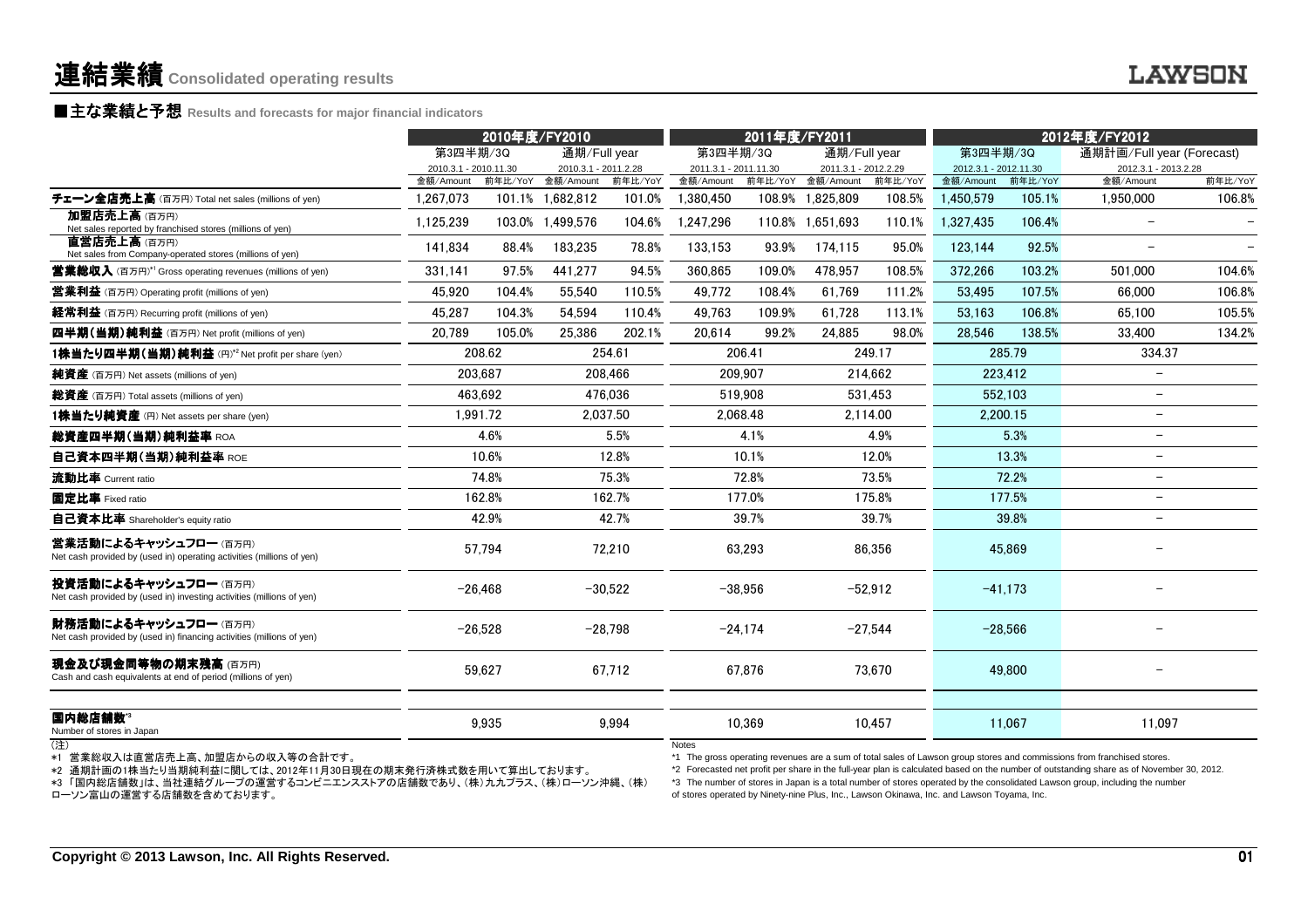# 連結業績**Consolidated operating results**

### **LAWSON**

| ■連結損益計算書 Consolidated statement of income                 |                 | 2010年度第3四半期累計期間       | 2011年度第3四半期累計期間       |                          | 2012年度第3四半期累計期間       | 前年増減    |                     |
|-----------------------------------------------------------|-----------------|-----------------------|-----------------------|--------------------------|-----------------------|---------|---------------------|
|                                                           |                 | 2010.3.1 - 2010.11.30 | 2011.3.1 - 2011.11.30 |                          | 2012.3.1 - 2012.11.30 |         | Increase (Decrease) |
|                                                           |                 | 百万円/Millions of yen   | 百万円/Millions of yen   | 前年比/YoY                  | 百万円/Millions of yen   | 前年比/YoY | 百万円/Millions of yen |
| A.営業総収入 Gross operating revenues                          | $B + E$         | 331.141               | 360.865               | 109.0%                   | 372.266               | 103.2%  | 11,400              |
| $B.\bar{+}$ 上高 Net sales $^{\text{\tiny 1}}$              |                 | 142.942               | 156.929               | 109.8%                   | 149,103               | 95.0%   | $-7,826$            |
| C.売上原価 Cost of goods sold <sup>*2</sup>                   |                 | 105.980               | 117.822               | 111.2%                   | 112.067               | 95.1%   | $-5.755$            |
| D.売上総利益 Gross profit on sales <sup>"3</sup>               | $B - C$         | 36,962                | 39.106                | 105.8%                   | 37.035                | 94.7%   | $-2,070$            |
| <b>E.営業収入</b> Operating revenues                          | $F + G$         | 188.198               | 203.936               | 108.4%                   | 223.162               | 109.4%  | 19.226              |
| F.加盟店からの収入 Franchise commission from franchised stores    |                 | 149.651               | 163.755               | 109.4%                   | 175.951               | 107.4%  | 12,195              |
| G.その他の営業収入 Other                                          |                 | 38,546                | 40.180                | 104.2%                   | 47,211                | 117.5%  | 7,030               |
| H.営業総利益 Gross operating profit                            | $A - C = D + E$ | 225,161               | 243.043               | 107.9%                   | 260,198               | 107.1%  | 17,155              |
| I.販売費及び一般管理費 Selling, general and administrative expenses |                 | 179,240               | 193.270               | 107.8%                   | 206.702               | 107.0%  | 13,432              |
| J.営業利益 Operating profit                                   | $H - I$         | 45,920                | 49,772                | 108.4%                   | 53.495                | 107.5%  | 3,723               |
| 営業外収益 Non-operating income                                |                 | 1.301                 | 1.618                 | 124.4%                   | 1.453                 | 89.8%   | $-165$              |
| 営業外費用 Non-operating expenses                              |                 | 1.934                 | 1.628                 | 84.2%                    | 1.785                 | 109.7%  | 157                 |
| 経常利益 Recurring profit                                     |                 | 45,287                | 49.763                | 109.9%                   | 53.163                | 106.8%  | 3,400               |
| <b>特別利益</b> Extraordinary gain                            |                 |                       | 2.042                 |                          | 324                   | 15.9%   | $-1,718$            |
| 特別損失 Extraordinary loss                                   |                 | 8,363                 | 16.107                | 192.6%                   | 3.859                 | 24.0%   | $-12,247$           |
| 税金等調整前四半期純利益 Income before income taxes                   |                 | 36.925                | 35.699                | 96.7%                    | 49.628                | 139.0%  | 13.929              |
| 法人税、住民税及び事業税 Income taxes - current                       |                 | 11.497                | 17.144                | 149.1%                   | 18.916                | 110.3%  | 1,771               |
| 法人税等調整額 Deferred income taxes                             |                 | 3,991                 | $-2.692$              | $\overline{\phantom{m}}$ | 1.919                 |         | 4,612               |
| 少数株主損益調整前四半期純利益 Income before minority interests          |                 |                       | 21.246                |                          | 28.792                | 135.5%  | 7,545               |
| 少数株主利益 Minority interests in net profit                   |                 | 646                   | 632                   | 97.8%                    | 245                   | 38.8%   | $-387$              |
| 四半期純利益 Net profit                                         |                 | 20,789                | 20.614                | 99.2%                    | 28,546                | 138.5%  | 7,932               |
|                                                           |                 |                       |                       |                          |                       |         |                     |

■販売費及び一般管理費の主な明細 Selling, general and administrative expenses<br>● 2010年生第四半第四号

|                                                          | 2010年度第3四半期累計期間                 | 2011年度第3四半期累計期間                                                                          |         | 2012年度第3四半期累計期間       |        | 前年増減                |
|----------------------------------------------------------|---------------------------------|------------------------------------------------------------------------------------------|---------|-----------------------|--------|---------------------|
|                                                          | 2010.3.1 - 2010.11.30           | 2011.3.1 - 2011.11.30                                                                    |         | 2012.3.1 - 2012.11.30 |        | Increase (Decrease) |
|                                                          | 百万円/Millions of yen             | 百万円/Millions of yen                                                                      | 前年比/YoY | 百万円/Millions of yen   | 前年比YoY | 百万円/Millions of yen |
| 地代家賃 Rents                                               | 54.312                          | 58.342                                                                                   | 107.4%  | 62.760                | 107.6% | 4.418               |
| 人件費 Personal expenses                                    | 42.514                          | 45.262                                                                                   | 106.5%  | 45.236                | 99.9%  | $-26$               |
| 動産リース料 Equipment leasing charges                         | 7.853                           | 6.334                                                                                    | 80.7%   | 4.517                 | 71.3%  | $-1,816$            |
| 有形固定資産減価償却費 Depreciation of property and store equipment | 17.737                          | 20.934                                                                                   | 118.0%  | 24.696                | 118.0% | 3.762               |
| 広告宣伝費 Advertising and promotional expenses <sup>*4</sup> | 8.495                           | 10.324                                                                                   | 121.5%  | 12.955                | 125.5% | 2,631               |
| その他 Other                                                | 48.326                          | 52.072                                                                                   | 107.8%  | 56.535                | 108.6% | 4,463               |
| 合計 Total                                                 | 179.240                         | 193.270                                                                                  | 107.8%  | 206,702               | 107.0% | 13.432              |
| (注)                                                      |                                 | <b>Notes</b>                                                                             |         |                       |        |                     |
| 「売上高  は、商品売上高です。<br>$*1$                                 |                                 | *1 Net sales of goods.                                                                   |         |                       |        |                     |
| *2 「売上原価」は、商品売上原価です。                                     | *2 Cost of goods sold.          |                                                                                          |         |                       |        |                     |
| *3 「売上総利益」は、商品売上総利益です。                                   | *3 Gross profit on goods sales. |                                                                                          |         |                       |        |                     |
| *4 「広告宣伝費」には、ポイント引当金繰入額を含んでおります。                         |                                 | *4 "Advertising and promotional expenses" include provision for point card certificates. |         |                       |        |                     |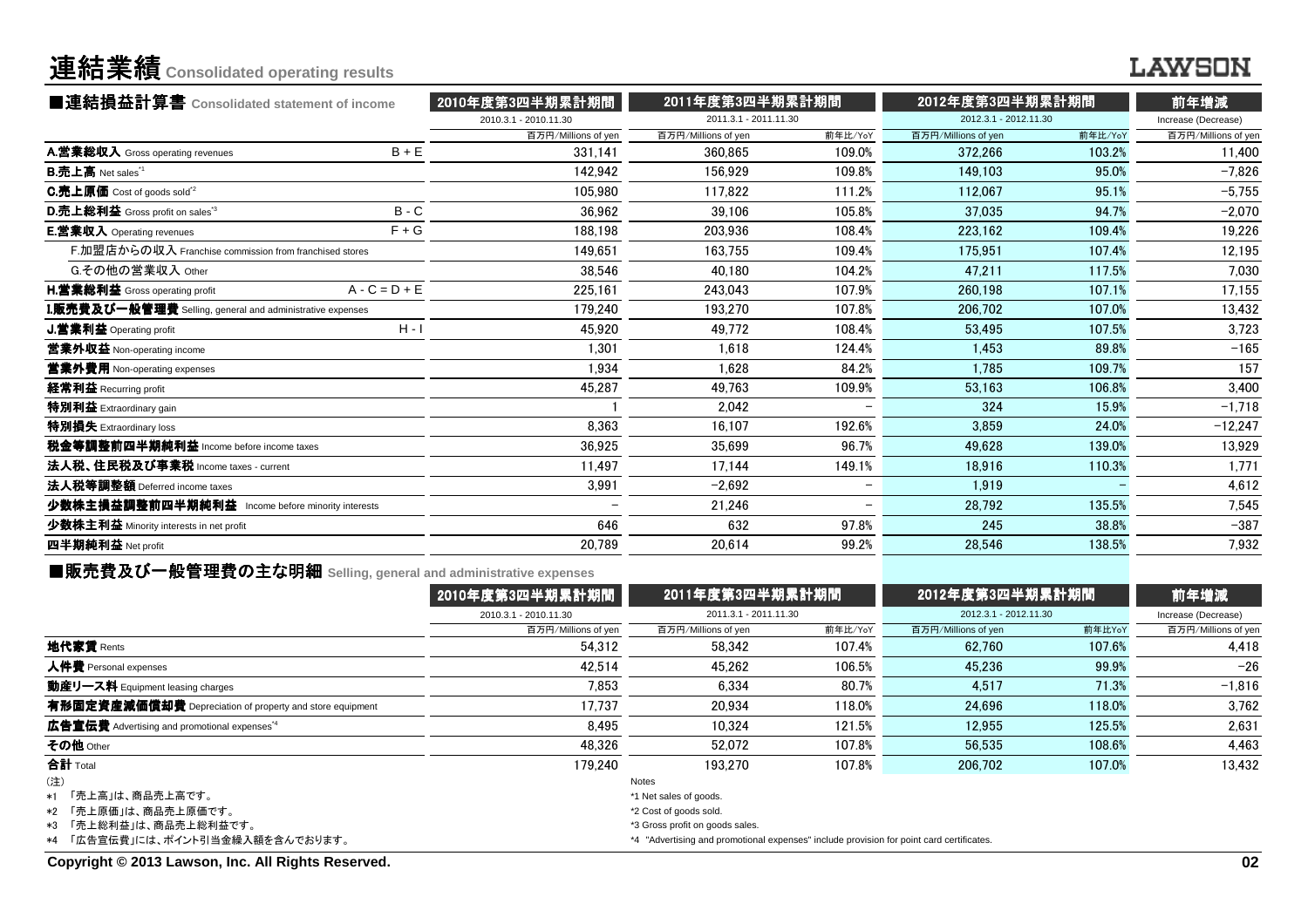| 連結業績 Consolidated operating results                       |                 |                       |                       |         |                       |         | LAWSON              |  |
|-----------------------------------------------------------|-----------------|-----------------------|-----------------------|---------|-----------------------|---------|---------------------|--|
| ■連結損益計算書(四半期会計期間)                                         |                 | 2010年度第3四半期会計期間       | 2011年度第3四半期会計期間       |         | 2012年度第3四半期会計期間       |         | 前年増減                |  |
| <b>Consolidated statement of income</b>                   |                 | 2010.9.1 - 2010.11.30 | 2011.9.1 - 2011.11.30 |         | 2012.9.1 - 2012.11.30 |         | Increase (Decrease) |  |
|                                                           |                 | 百万円/Millions of yen   | 百万円/Millions of yen   | 前年比/YoY | 百万円/Millions of yen   | 前年比/YoY | 百万円/Millions of yen |  |
| A.営業総収入 Gross operating revenues                          | $B + E$         | 109.935               | 120.844               | 109.9%  | 123.303               | 102.0%  | 2.458               |  |
| <b>B.売上高</b> Net sales <sup>"1</sup>                      |                 | 45.969                | 52.046                | 113.2%  | 48.259                | 92.7%   | $-3,787$            |  |
| C.売上原価 Cost of goods sold <sup>"2</sup>                   |                 | 33.936                | 39.099                | 115.2%  | 36.487                | 93.3%   | $-2.612$            |  |
| D.売上総利益 Gross profit on sales"3                           | $B - C$         | 12.033                | 12.947                | 107.6%  | 11.772                | 90.9%   | $-1,174$            |  |
| E.営業収入 Operating revenues                                 | $F + G$         | 63.966                | 68.798                | 107.6%  | 75.043                | 109.1%  | 6.245               |  |
| F.加盟店からの収入 Franchise commission from franchised stores    |                 | 51.014                | 55.538                | 108.9%  | 58.767                | 105.8%  | 3,229               |  |
| G.その他の営業収入 Other                                          |                 | 12.951                | 13.259                | 102.4%  | 16.275                | 122.7%  | 3.015               |  |
| H.営業総利益 Gross operating profit                            | $A - C = D + E$ | 75.999                | 81.745                | 107.6%  | 86,815                | 106.2%  | 5.070               |  |
| I.販売費及び一般管理費 Selling, general and administrative expenses |                 | 60,227                | 64,542                | 107.2%  | 67,874                | 105.2%  | 3,331               |  |
| J.営業利益 Operating profit                                   | $H - I$         | 15.771                | 17,202                | 109.1%  | 18,941                | 110.1%  | 1,738               |  |
| 営業外収益 Non-operating income                                |                 | 379                   | 453                   | 119.4%  | 528                   | 116.4%  | 74                  |  |
| 営業外費用 Non-operating expenses                              |                 | 554                   | 494                   | 89.3%   | 566                   | 114.5%  | 71                  |  |
| 経常利益 Recurring profit                                     |                 | 15,597                | 17.161                | 110.0%  | 18,903                | 110.1%  | 1,741               |  |
| 特別利益 Extraordinary gain                                   |                 |                       | 1.805                 |         | 14                    | 0.8%    | $-1,790$            |  |
| 特別損失 Extraordinary loss                                   |                 | 807                   | 418                   | 51.9%   | 288                   | 69.0%   | $-129$              |  |
| 税金等調整前四半期純利益 Income before income taxes                   |                 | 14.791                | 18.548                | 125.4%  | 18.629                | 100.4%  | 81                  |  |
| 法人税、住民税及び事業税 Income taxes - current                       |                 | 5,290                 | 6.069                 | 114.7%  | 6,831                 | 112.6%  | 761                 |  |
| 法人税等調整額 Deferred income taxes                             |                 | 795                   | 663                   | 83.4%   | 980                   | 147.7%  | 316                 |  |
| 少数株主損益調整前四半期純利益 Income before minority interests          |                 |                       | 11,815                |         | 10.818                | 91.6%   | $-997$              |  |
| 少数株主利益 Minority interests in net profit                   |                 | 202                   | 161                   | 79.8%   | 132                   | 82.1%   | $-28$               |  |
| 四半期純利益 Net profit                                         |                 | 8.501                 | 11.653                | 137.1%  | 10.685                | 91.7%   | $-968$              |  |
|                                                           |                 |                       |                       |         |                       |         |                     |  |

### ■販売費及び一般管理費の主な明細(四半期会計期間 (四半期会計期間) **Selling, general and administrative expenses**

|                                                          | 2010年度第3四半期会計期間        | 2011年度第3四半期会計期間                                                                          |                       | 2012年度第3四半期会計期間     |                       | 前年増減                |
|----------------------------------------------------------|------------------------|------------------------------------------------------------------------------------------|-----------------------|---------------------|-----------------------|---------------------|
|                                                          | 2010.9.1 - 2010.11.30  |                                                                                          | 2011.9.1 - 2011.11.30 |                     | 2012.9.1 - 2012.11.30 |                     |
|                                                          | 百万円/Millions of yen    | 百万円/Millions of yen                                                                      | 前年比/YoY               | 百万円/Millions of yen | 前年比YoY                | 百万円/Millions of yen |
| 地代家賃 Rents                                               | 18.287                 | 19.783                                                                                   | 108.2%                | 21.387              | 108.1%                | 1.604               |
| 人件費 Personal expenses                                    | 14.369                 | 15.403                                                                                   | 107.2%                | 14.759              | 95.8%                 | $-644$              |
| 動産リース料 Equipment leasing charges                         | 2.475                  | 1.969                                                                                    | 79.5%                 | 1.377               | 70.0%                 | $-591$              |
| 有形固定資産減価償却費 Depreciation of property and store equipment | 6.280                  | 7.450                                                                                    | 118.6%                | 8.760               | 117.6%                | 1.310               |
| 広告宣伝費 Advertising and promotional expenses <sup>*4</sup> | 2.974                  | 3.462                                                                                    | 116.4%                | 4.052               | 117.0%                | 589                 |
| その他 Other                                                | 15.841                 | 16.473                                                                                   | 104.0%                | 17.536              | 106.5%                | 1.063               |
| 合計 Total                                                 | 60.227                 | 64.542                                                                                   | 107.2%                | 67.874              | 105.2%                | 3.331               |
| (注)                                                      |                        | Notes                                                                                    |                       |                     |                       |                     |
| *1 「売上高」は、商品売上高です。                                       |                        | *1 Net sales of goods.                                                                   |                       |                     |                       |                     |
| *2 「売上原価」は、商品売上原価です。                                     | *2 Cost of goods sold. |                                                                                          |                       |                     |                       |                     |
| *3 「売上総利益」は、商品売上総利益です。                                   |                        | *3 Gross profit on goods sales.                                                          |                       |                     |                       |                     |
| *4 「広告宣伝費」には、ポイント引当金繰入額を含んでおります。                         |                        | *4 "Advertising and promotional expenses" include provision for point card certificates. |                       |                     |                       |                     |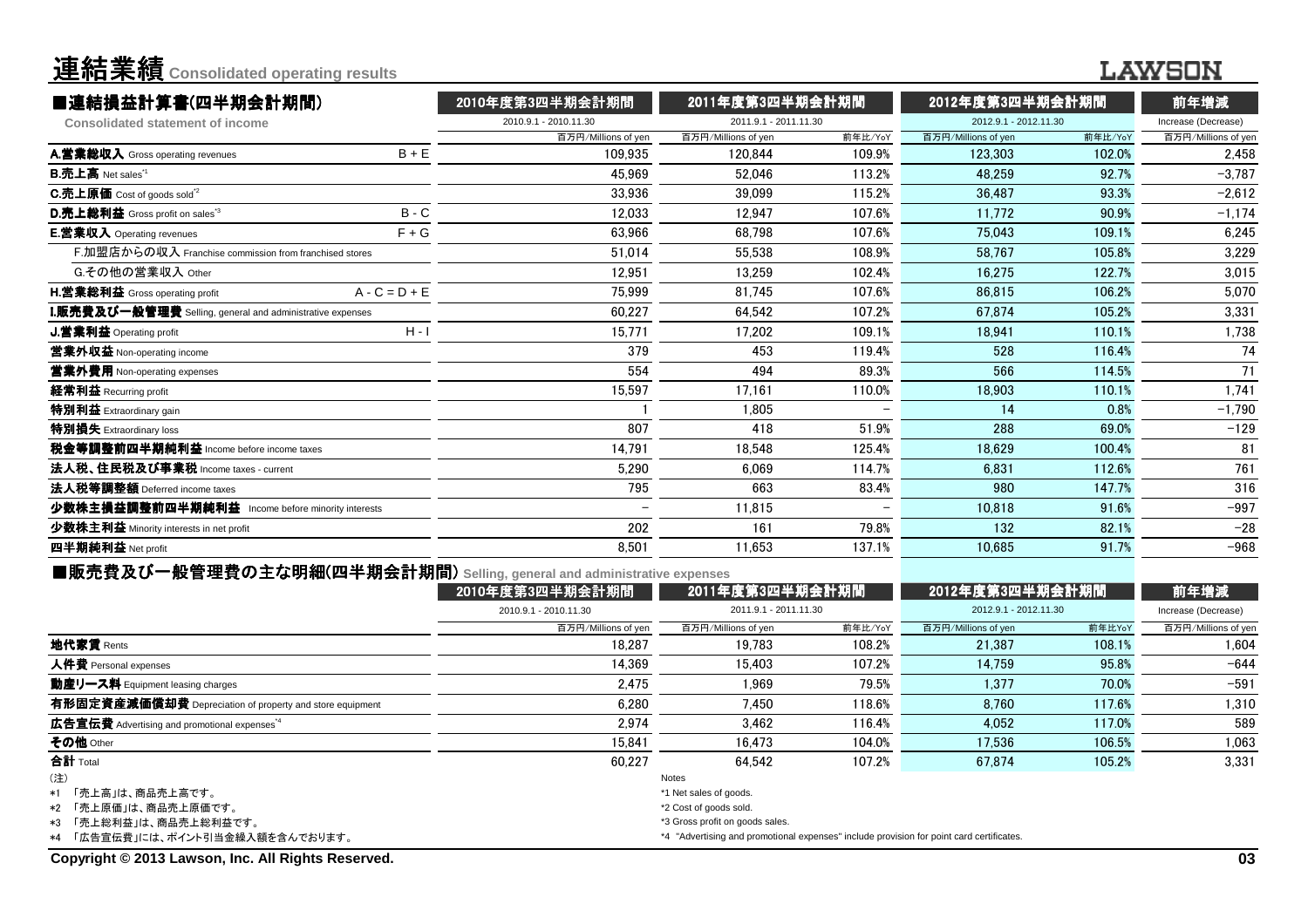#### 連結業績**Consolidated operating results**

#### **LAWSON**

| ■投融資の状況                                                                  |                       | │2010年度第3四半期累計期間 │2011年度第3四半期累計期間 │2012年度第3四半期累計期間│ |                       | 前年増減                | 2012年度計画                        |
|--------------------------------------------------------------------------|-----------------------|-----------------------------------------------------|-----------------------|---------------------|---------------------------------|
| <b>Capital expenditure</b>                                               | 2010.3.1 - 2010.11.30 | 2011.3.1 - 2011.11.30                               | 2012.3.1 - 2012.11.30 | Increase (Decrease) | Forecast / 2012.3.1 - 2013.2.28 |
|                                                                          | 百万円/Millions of yen   | 百万円/Millions of yen                                 | 百万円/Millions of yen   | 百万円/Millions of yen | 百万円/Millions of yen             |
| 新店投資 New store investments                                               | 10.309                | 14.235                                              | 26,227                | 11.992              | 34,000                          |
| 既存店投資 Existing store investments                                         | 5,633                 | 7.160                                               | 5.950                 | $-1.210$            | 11.000                          |
| システム関連投資 IT-related investments                                          | 5.220                 | 5.793                                               | 4.111                 | $-1.682$            | 6,000                           |
| その他 Other                                                                | 930                   | 775                                                 | 2.206                 | 1.431               | 2,000                           |
| 投資小計 Subtotal                                                            | 22,092                | 27.964                                              | 38,496                | 10.532              | 53,000                          |
| 出資•融資 Investments and advances                                           | $-169$                | 10.492                                              | 777                   | $-9.715$            |                                 |
| リース Leases <sup>*1</sup>                                                 | 11.559                | 16.990                                              | 15,656                | $-1.334$            | 25,000                          |
| <b>合計</b> Total                                                          | 33,482                | 55,446                                              | 54,930                | $-516$              | 78,000                          |
| 有形固定資産減価償却費<br>Depreciation of property and store equipment <sup>2</sup> | 17.737                | 20,934                                              | 24,696                | 3.762               | 33,900                          |
| 無形固定資産償却費 Amortization of intangible assets                              | 6,410                 | 6,686                                               | 7,362                 | 676                 | 10,200                          |
| 減価償却費計 Total depreciation and amortization                               | 24,148                | 27.620                                              | 32,058                | 4,438               | 44,100                          |
| (注)                                                                      |                       |                                                     | <b>Notes</b>          |                     |                                 |

(注)

\*1 2012年度のリース債務の返済による支出は10,073百万円です。

\*2 有形固定資産減価償却費には、売買処理されるリース物件の減価償却費を含んでおります。

Notes

\*1 The amount of repayments of lease obligations (consolidated) is 10,073 million of yen in FY2012.

 \*2 Depreciation of property and store equipment includes depreciation for leased property treated as a sale-and-purchasetransaction due to the application.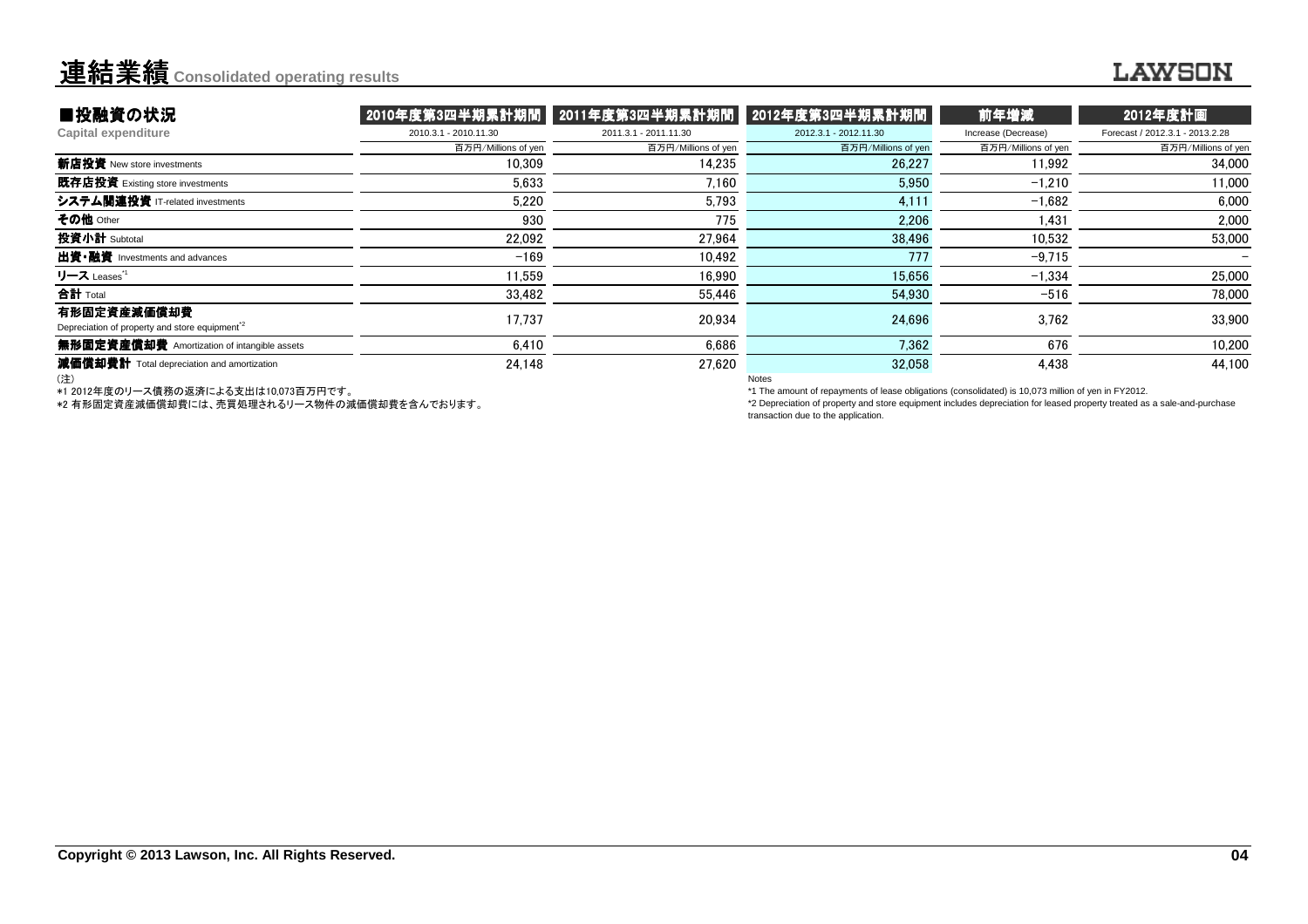# 連結業績 **Consolidated operating results**

**LAWSON** 

#### ■連結貸借対照表 **Consolidated balance sheet**

|                                                                            | 2010年度<br>(2011年2月28日現在) | 2011年度<br>(2012年2月29日現在) | 2012年度第3四半期<br>(2012年11月30日現在) | 2011年度末からの増減                       |
|----------------------------------------------------------------------------|--------------------------|--------------------------|--------------------------------|------------------------------------|
|                                                                            | FY2010 (As of 2011.2.28) | FY2011 (As of 2012.2.29) | FY2012 3Q (As of 2012.11.30)   | Increase (Decrease) from 2012.2.29 |
| [資産の部 Assets ]                                                             | 百万円/Millions of yen      | 百万円/Millions of yen      | 百万円/Millions of yen            | 百万円/Millions of yen                |
| 流動資産 Current assets                                                        | 145.009                  | 160.157                  | 161.937                        | 1.779                              |
| 現金及び預金 Cash and deposits                                                   | 74.816                   | 79.074                   | 62.104                         | $-16.969$                          |
| 加盟店貸勘定 Accounts receivable - due from franchised stores                    | 16,159                   | 19,521                   | 27,869                         | 8,348                              |
| 有価証券 Marketable securities                                                 | 2,999                    | 4.999                    |                                | $-4,999$                           |
| 商品 Merchandise inventories                                                 | 7,011                    | 8.075                    | 9.422                          | 1,346                              |
| 未収入金 Accounts receivable - other                                           | 29,285                   | 32,645                   | 46.655                         | 14,009                             |
| 繰延税金資産 Deferred tax assets                                                 | 4.943                    | 4,800                    | 3.055                          | $-1,745$                           |
| その他 Other                                                                  | 9,891                    | 11,190                   | 13.043                         | 1,853                              |
| 貸倒引当金 Allowance for doubtful accounts                                      | $-97$                    | $-149$                   | $-214$                         | $-64$                              |
| 固定資産 Noncurrent assets                                                     | 331.026                  | 371,295                  | 390.166                        | 18,870                             |
| 有形固定資産 Property, plant and equipment                                       | 158,833                  | 183,835                  | 200,680                        | 16,845                             |
| ・建物及び構築物 Buildings and structures                                          | 96.401                   | 107,061                  | 116,423                        | 9,362                              |
| ・車両運搬具及び工具器具備品 Vehicles, tools, furniture and fixtures                     | 13,241                   | 14,013                   | 14.813                         | 800                                |
| •その他 Other                                                                 | 49.190                   | 62,759                   | 69.443                         | 6,683                              |
| 無形固定資産 Intangible assets                                                   | 36.096                   | 38.977                   | 35,041                         | $-3,935$                           |
| 投資その他の資産 Investments and other assets                                      | 136.096                  | 148.483                  | 154.443                        | 5.960                              |
| ・長期貸付金 Long-terms loans receivable                                         | 31.825                   | 32.138                   | 34.203                         | 2.064                              |
| •差入保証金 Guarantee deposits                                                  | 81.654                   | 83,665                   | 85.677                         | 2,012                              |
| •繰延税金資産 Deferred tax assets                                                | 13.253                   | 16.870                   | 16.732                         | $-137$                             |
| •破産更生債権等 Bankruptcy and reorganization claims                              | 15,372                   | 15,136                   | 605                            | $-14,530$                          |
| •その他 Other                                                                 | 10.037                   | 16,523                   | 18.463                         | 1,939                              |
| •貸倒引当金 Allowance for doubtful accounts                                     | $-16.047$                | $-15,851$                | $-1,239$                       | 14,612                             |
| 資産合計 Total Assets                                                          | 476.036                  | 531,453                  | 552.103                        | 20.650                             |
| 有形固定資産の減価償却累計額<br>Accumulated depreciation of property and store equipment | 153.499                  | 180,425                  | 200.791                        | 20,365                             |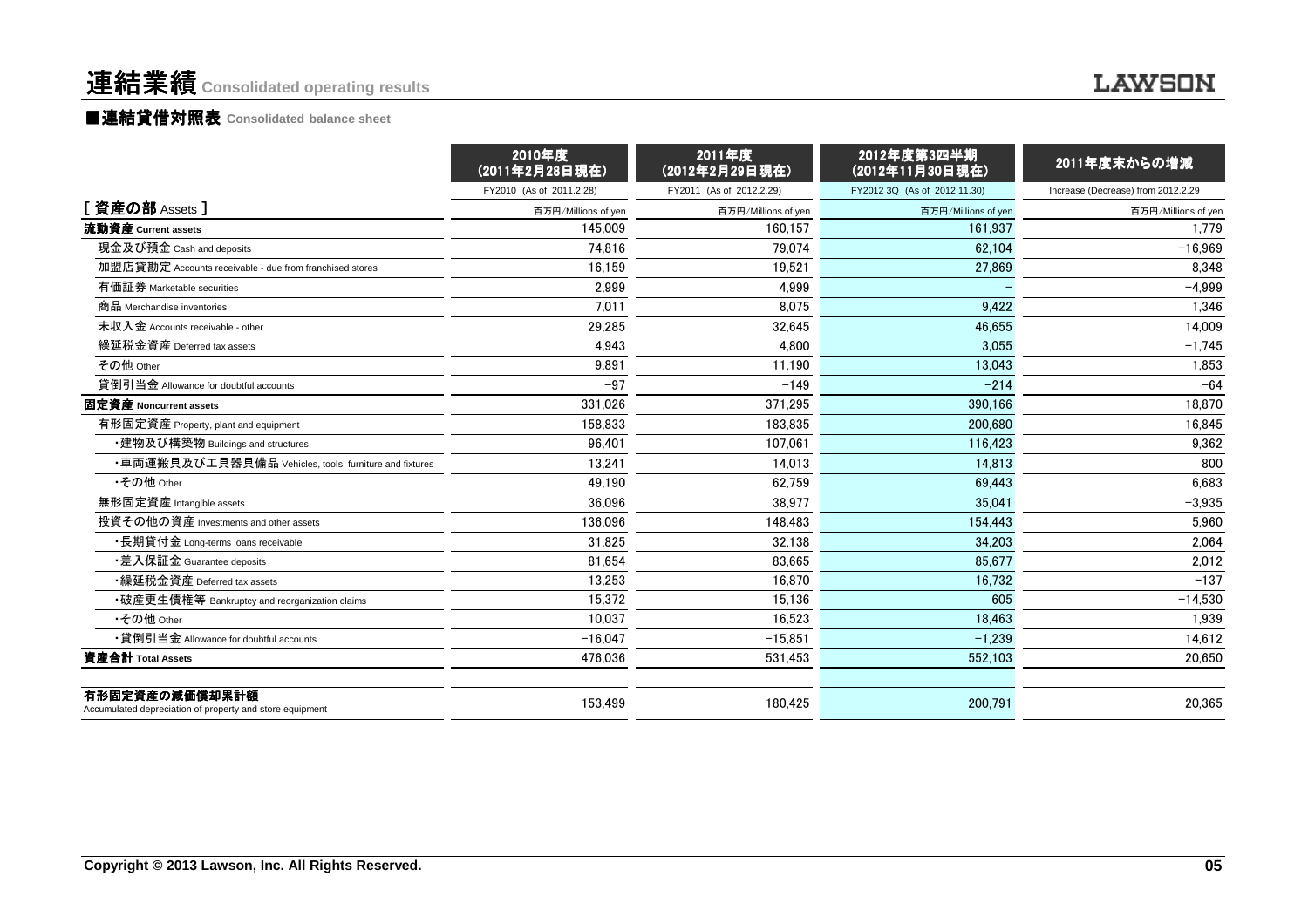#### ■<mark>連結貸借対照表 Consolidated balance sheet</mark>

|                                                                                             | 2010年度<br>(2011年2月28日現在) | 2011年度<br>(2012年2月29日現在) | 2012年度第3四半期<br>(2012年11月30日現在) | 2011年度末からの増減                       |
|---------------------------------------------------------------------------------------------|--------------------------|--------------------------|--------------------------------|------------------------------------|
| [負債の部 Liabilities]                                                                          | FY2010 (As of 2011.2.28) | FY2011 (As of 2012.2.29) | FY2012 3Q (As of 2012.11.30)   | Increase (Decrease) from 2012.2.29 |
|                                                                                             | 百万円/Millions of yen      | 百万円/Millions of yen      | 百万円/Millions of yen            | 百万円/Millions of yen                |
| 流動負債 Current liabilities                                                                    | 192.595                  | 217,978                  | 224.229                        | 6,250                              |
| 買掛金 Accounts payable - trade                                                                | 81,398                   | 88,262                   | 97,067                         | 8,805                              |
| 加盟店借勘定 Accounts payable - due to franchised stores                                          | 1,179                    | 1,390                    | 1,086                          | $-303$                             |
| リース債務 Lease obligations                                                                     | 7.953                    | 11.223                   | 13,558                         | 2,334                              |
| 未払金 Accounts payable-other                                                                  | 18,239                   | 17,541                   | 27,143                         | 9,602                              |
| 未払法人税等 Income taxes payable                                                                 | 10,673                   | 15,305                   | 7,864                          | $-7,440$                           |
| 預り金 Deposits payable                                                                        | 62.340                   | 75,004                   | 69.956                         | $-5,048$                           |
| 賞与引当金 Provision for bonuses                                                                 | 3.768                    | 3,204                    | 1,293                          | $-1,910$                           |
| ポイント引当金 Provision for point card certificates                                               | 1,287                    | 701                      | 312                            | $-389$                             |
| その他 Other                                                                                   | 5.753                    | 5.345                    | 5.946                          | 601                                |
| 固定負債 Noncurrent liabilities                                                                 | 74,974                   | 98,812                   | 104,462                        | 5,649                              |
| 長期リース債務 Long-term lease obligations                                                         | 28,253                   | 37,902                   | 42,183                         | 4,281                              |
| 退職給付引当金 Liability for employees' retirement benefits                                        | 7.529                    | 8,745                    | 9.688                          | 943                                |
| 役員退職慰労引当金<br>Allowance for retirement benefits to executive officers and corporate auditors | 234                      | 308                      | 314                            | 6                                  |
| 長期預り保証金 Long-term guarantee deposits                                                        | 37,139                   | 35,735                   | 34,998                         | $-736$                             |
| 資産除去債務 Asset retirement obligations                                                         |                          | 15,161                   | 16,461                         | 1,300                              |
| その他 Other                                                                                   | 1,817                    | 960                      | 814                            | $-145$                             |
| 負債合計 Total liabilities                                                                      | 267,570                  | 316,791                  | 328,691                        | 11,900                             |
| [純資産の部 Net assets]                                                                          |                          |                          |                                |                                    |
| 株主資本 Shareholders' equity                                                                   | 204,117                  | 211,835                  | 221.125                        | 9,290                              |
| 資本金 Common stock                                                                            | 58.506                   | 58.506                   | 58.506                         |                                    |
| 資本剰余金 Capital surplus                                                                       | 47.696                   | 47.707                   | 47.709                         | $\overline{2}$                     |
| 利益剰余金 Retained earnings                                                                     | 99,608                   | 107,249                  | 116,517                        | 9,268                              |
| 自己株式 Treasury stock                                                                         | $-1,693$                 | $-1,627$                 | $-1.608$                       | 19                                 |
| その他の包括利益累計額 Accumulated other comprehensive income                                          | $-638$                   | $-680$                   | $-1,354$                       | $-673$                             |
| その他有価証券評価差額金<br>Net unrealized gain (loss) on available-for-sale securities                 | $-4$                     | $-11$                    | $-64$                          | $-52$                              |
| 土地再評価差額金 Revaluation reserve for land                                                       | $-634$                   | $-567$                   | $-567$                         |                                    |
| 為替換算調整勘定 Foreign currency translation adjustments                                           |                          | $-101$                   | $-722$                         | $-621$                             |
| 新株予約権 Subscription rights to shares                                                         | 405                      | 442                      | 429                            | $-13$                              |
| 少数株主持分 Minority interests                                                                   | 4,581                    | 3,064                    | 3,211                          | 146                                |
| 純資産合計 Net assets                                                                            | 208,466                  | 214,662                  | 223,412                        | 8,750                              |
| 負債純資産合計 Liabilities and net assets                                                          | 476.036                  | 531,453                  | 552,103                        | 20,650                             |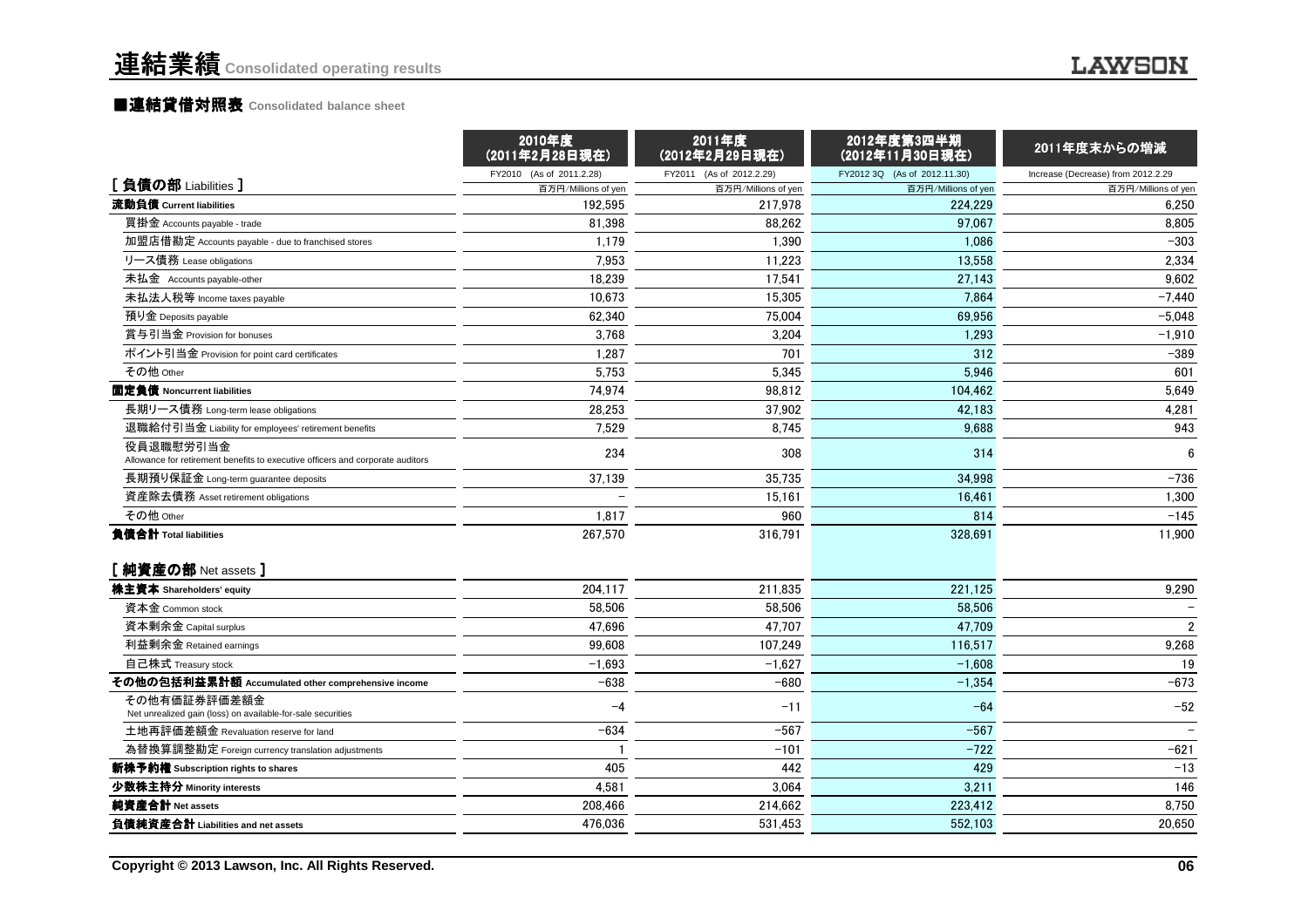### ■連結キャッシュ・フロー計算書 **Consolidated statement of cash flows**

|                                                                               | 2010年度第3四半期累計期間       | 2011年度第3四半期累計期間       | 2012年度第3四半期累計期間       | 前年増減                |
|-------------------------------------------------------------------------------|-----------------------|-----------------------|-----------------------|---------------------|
| Ⅰ.営業活動によるキャッシュ・フロー                                                            | 2010.3.1 - 2010.11.30 | 2011.3.1 - 2011.11.30 | 2012.3.1 - 2012.11.30 | Increase (Decrease) |
| I.Net cash provided by (used in) operating activities                         | 百万円/Millions of yen   | 百万円/Millions of yen   | 百万円/Millions of yer   | 百万円/Millions of yen |
| 税金等調整前四半期純利益 Income before income taxes                                       | 36.925                | 35.699                | 49.628                | 13,929              |
| 減価償却費 Depreciation and amortization                                           | 24.148                | 27.620                | 32.058                | 4,438               |
| 減損損失 Impairment loss                                                          | 4,311                 | 2,716                 | 2.744                 | 27                  |
| 売上債権の増減額(マイナスは増加)<br>Decrease (increase) in notes and accounts receivable     | 1,578                 | $-2.399$              | $-9.055$              | $-6.655$            |
| 仕入債務の増減額(マイナスは減少)<br>Increase (decrease) in notes and accounts payable        | 12,357                | 10,756                | 8,499                 | $-2,256$            |
| 未払金の増減額(マイナスは減少) Increase (decrease) in accounts payable - other              | $-7,019$              | $-1,824$              | 7.202                 | 9,026               |
| 預り金の増減額(マイナスは減少) Increase (decrease) in deposits payable                      | $-910$                | 7.972                 | $-5.048$              | $-13.021$           |
| その他の資産·負債の増減額 Other - net                                                     | 962                   | $-5,924$              | 33                    | 5,958               |
| 災害損失の支払額 Payments for loss on disaster                                        |                       | $-3,329$              |                       | 3,329               |
| 法人税等の支払額 Income taxes paid                                                    | $-16.078$             | $-18.492$             | $-26.185$             | $-7.692$            |
| その他の増減額 Other - net                                                           | 1,518                 | 10.498                | $-14.007$             | $-24.506$           |
| 営業活動によるキャッシュ・フロー Net cash provided by (used in) operating activities          | 57,794                | 63,293                | 45,869                | $-17,424$           |
| Ⅱ.投資活動によるキャッシュ・フロー<br>II. Net cash provided by (used in) investing activities |                       |                       |                       |                     |
| 定期預金の預入による支出 Payments into time deposits                                      | $-23,000$             | $-20,100$             | $-23.900$             | $-3,800$            |
| 定期預金の払戻による収入 Proceeds from withdrawal of time deposits                        | 15,500                | 19,600                | 22,000                | 2,400               |
| 関係会社株式の取得による支出 Increase in advances to associated company                     | $-50$                 | $-6,044$              | $-1,312$              | 4,732               |
| 有形固定資産の取得による支出 Purchase of property, plant and equipment                      | $-15,845$             | $-19,965$             | $-28,202$             | $-8,236$            |
| 無形固定資産の取得による支出 Purchase of intangible assets                                  | $-5.280$              | $-5.637$              | $-3.902$              | 1,735               |
| 差入保証金の増減額(純額) Increase(decrease) in lease deposit - net                       | 1,882                 | $-895$                | $-2.011$              | $-1,116$            |
| その他 Other - net                                                               | 325                   | $-5,912$              | $-3,844$              | 2,067               |
| 投資活動によるキャッシュ・フロー Net cash provided by (used in) investing activities          | $-26,468$             | $-38,956$             | $-41,173$             | $-2,217$            |
| Ⅲ.財務活動によるキャッシュ・フロー                                                            |                       |                       |                       |                     |
| III. Net cash provided by (used in) financing activities                      |                       |                       |                       |                     |
| 短期借入金の純増減額                                                                    |                       |                       | 1.289                 | 1,289               |
| リース債務の返済による支出 Repayments of lease obligations                                 | $-6.543$              | $-6.950$              | $-10.073$             | $-3,122$            |
| 配当金の支払額 Cash dividends paid                                                   | $-16,422$             | $-17,177$             | $-19.278$             | $-2,101$            |
| その他 Other - net                                                               | $-3,563$              | $-46$                 | $-504$                | $-457$              |
| 財務活動によるキャッシュ・フロー Net cash provided by (used in) financing activities          | $-26,528$             | $-24,174$             | $-28,566$             | $-4,391$            |
| IV.現金及び現金同等物の期末残高<br>IV Cash and cash equivalents at end of period            | 59,627                | 67,876                | 49,800                | $-18,076$           |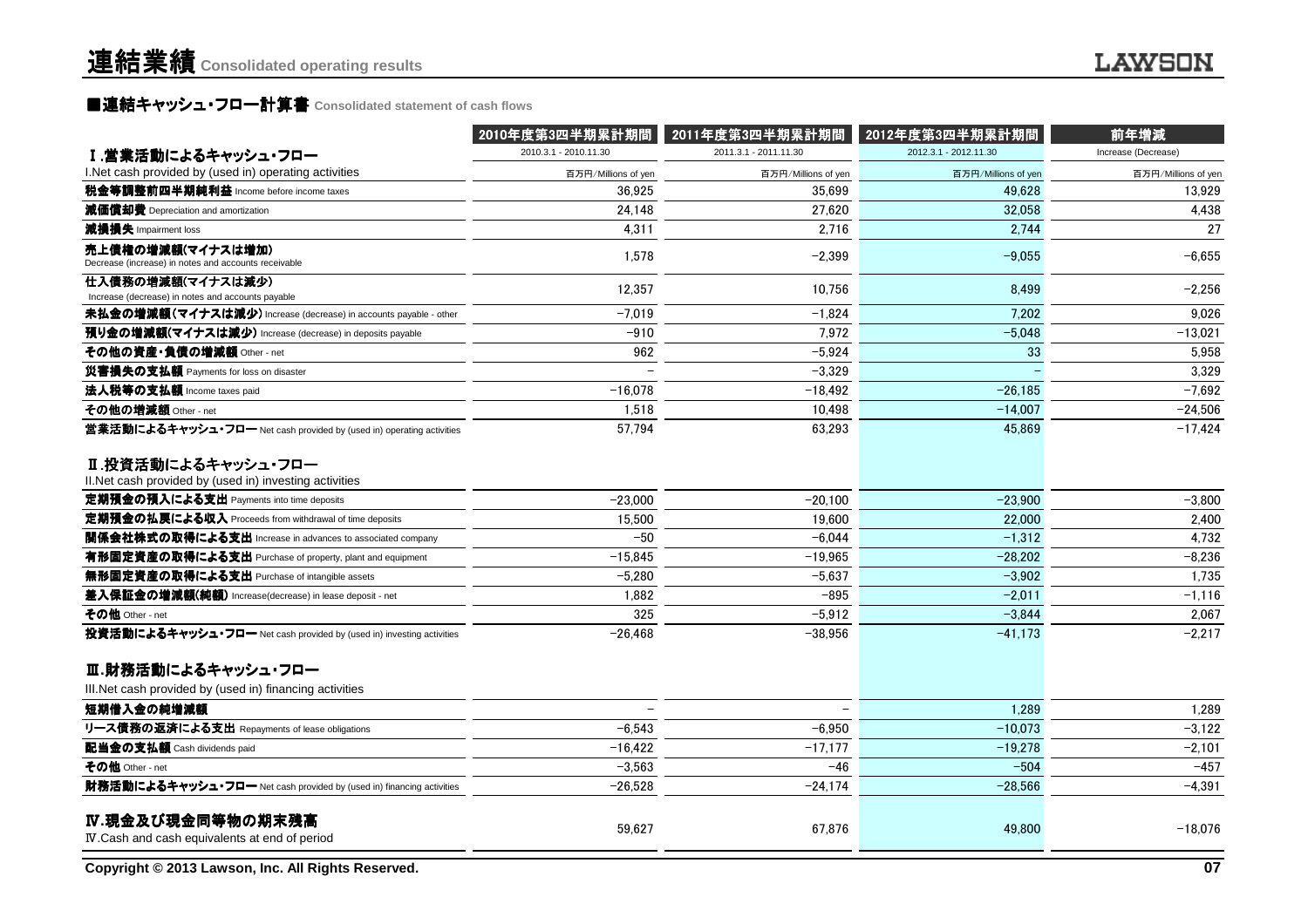#### **■関係会社の状況 Subsidiaries and equity method affiliates**

| 1.連結子会社                                                                                                | (株)九九プラス |                                                                                 | (株)ローソン富山           |                     |                                                                                            | 上海華聯羅森有限公司          |                                    |                |                     |
|--------------------------------------------------------------------------------------------------------|----------|---------------------------------------------------------------------------------|---------------------|---------------------|--------------------------------------------------------------------------------------------|---------------------|------------------------------------|----------------|---------------------|
| 1. Consolidated subsidiary                                                                             |          | Ninety-nine Plus, Inc.                                                          |                     | Lawson Toyama, Inc. |                                                                                            |                     | Shanghai Hualian Lawson, Inc.      |                |                     |
| 設立日 Date of establishment                                                                              |          | 2000年10月 2000.10                                                                |                     | 2010年9月 2010.9      |                                                                                            |                     | 1996年2月 1996.2                     |                |                     |
| 決算月 Fiscal year end                                                                                    |          | $2$ 月 February                                                                  |                     |                     | $2$ 月 February                                                                             |                     |                                    | $12月$ December |                     |
| 出資比率 Lawson's share                                                                                    | 100.0%   |                                                                                 | 100.0%              |                     |                                                                                            | 85.0%               |                                    |                |                     |
| 生鮮食品コンビニエンスストア事業<br>事業内容 Business activities<br>Operation of a chain of fresh foods convenience stores |          | 富山県におけるコンビニエンスストア事業<br>LAWSON's chain-store development and operation in Toyama |                     |                     | 中国上海市におけるコンビニエンスストア事業<br>LAWSON's chain-store development and operation in Shanghai, China |                     |                                    |                |                     |
| 他出資者 Other shareholders                                                                                |          |                                                                                 |                     |                     |                                                                                            | $-$                 | 百聯集団有限公司 BAILIAN (GROUP) CO., LTD. |                | 15.0%               |
|                                                                                                        | 2011.11  | 2012.2                                                                          | 2012.11             | 2011.11             | 2012.2                                                                                     | 2012.11             | 2011.9                             | 2011.12        | 2012.9              |
|                                                                                                        |          |                                                                                 | 百万円/Millions of yen |                     |                                                                                            | 百万円/Millions of yen |                                    |                | 百万円/Millions of yen |
| チェーン全店売上高 Total net sales                                                                              | 148.841  | 196.375                                                                         | 154.298             | 4.580               | 7.549                                                                                      | 9.612               |                                    | 1.073          | 784                 |
| 営業総収入 Total operating revenues                                                                         | 108.376  | 141.801                                                                         | 102.418             | 1.086               | 1.793                                                                                      | 2.210               | 3.443                              | 4.917          | 395                 |
| 営業利益 Operating profit                                                                                  | 1.470    | 1.883                                                                           | 1.661               | $-71$               | $-87$                                                                                      | 211                 | $-258$                             | $-283$         | $-759$              |
| 経常利益 Recurring profit                                                                                  | 1.516    | 1.841                                                                           | 1.490               | $-153$              | $-158$                                                                                     | 202                 | $-251$                             | $-278$         | $-797$              |
| 当期純利益 Net profit                                                                                       | $-560$   | $-747$                                                                          | 520                 | $-426$              | $-410$                                                                                     | 448                 | $-367$                             | -443           | $-833$              |

|                            | 重慶羅森便利店有限公司            | 大連羅森便利店有限公司 <sup> </sup> |
|----------------------------|------------------------|--------------------------|
|                            | Chongging Lawson, Inc. | Dalian Lawson, Inc.      |
| 設立日 Date of establishment  | 2010年4月 2010.4         | 2011年9月 2011.9           |
| <b>決算月</b> Fiscal year end | $12$ 月 December        | $12$ 月 December          |
| <b>出資比率</b> Lawson's share | 100.0%                 | 95.0%                    |
|                            | 中国重慶市におけるコンビニエンスストア事業  | 中国大連市におけるコンビニエンスストア事業    |

事業内容 Business activitiesLAWSON's chain-store development and operation in Chongqing, China

中国大連市におけるコンビニエンスストア事業LAWSON's chain-store development and operation in Dailian, China

5.0% 大連亜恵快餐有限公司 ACASYA. INC.

他出資者 Other shareholders $\sim$  -  $\sim$  -  $\sim$  -  $\sim$  -  $\sim$  -  $\sim$  -  $\sim$  -  $\sim$  -  $\sim$  -  $\sim$  -  $\sim$  -  $\sim$  -  $\sim$  -  $\sim$  -  $\sim$  -  $\sim$  -  $\sim$  -  $\sim$  -  $\sim$  -  $\sim$  -  $\sim$  -  $\sim$  -  $\sim$  -  $\sim$  -  $\sim$  -  $\sim$  -  $\sim$  -  $\sim$  -  $\sim$  -  $\sim$  -  $\sim$  -  $\sim$ 

2011.9 $\begin{array}{|l|c|c|c|c|}\hline 9 & 2011.12 & 2012.9 & 2011.9 & 2011.12 & 2012.9 \ \hline \end{array}$ 百万円/Millions of yen 百万円/Millions of yen チェーン全店売上高 Total net sales チェーン全店売上高 Total net sales 132 255 604 106<br>学学学院1 Tatal sesseties exuality 122 257 614 106 営業総収入 Total operating revenues  $\frac{\text{S}}{\text{S}}$  133 257 614 - 4 106 **営業利益 Operating profit**  -144 -242 -403 - -20 -94 **経常利益** Recurring profit  $\frac{141}{249}$  -249 -397 - - -26 -98<br>-141 - -249 - -397 - - - - - -26 - -98 当期純利益 Net profit-141 -248 -397 - -27 -98

Note

(注)

 上海華聯羅森有限公司は、2011年10月より当社の連結子会社になっております。なお、2011年9月までは持分法適用会社でした。

 Shanghai Hualian Lawson, Inc. has been a consolidated subsidiary of the company since October 2011.Prior to October 2011, it was an equity method company.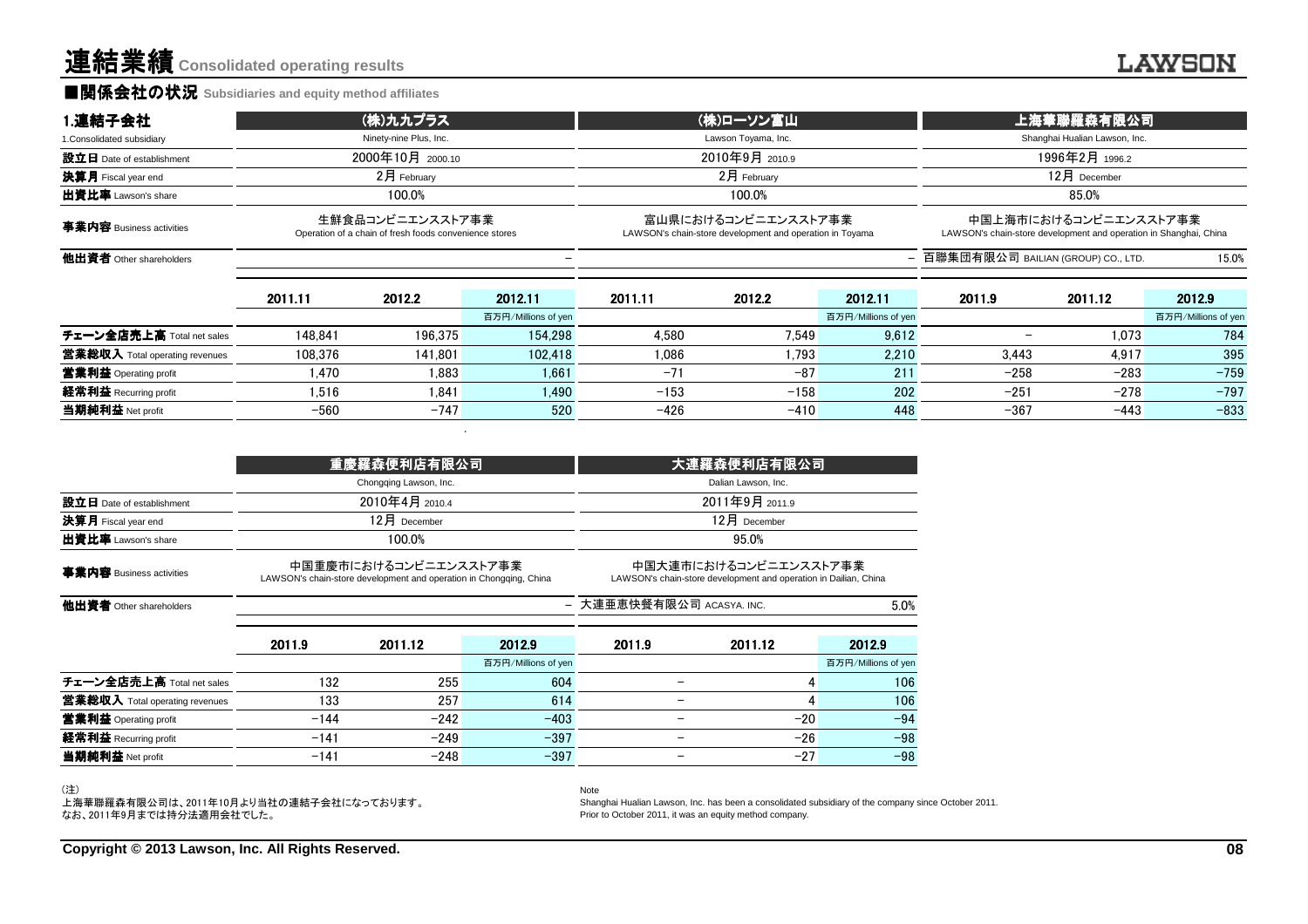|                                  |                          | Lawson Asia Pacific Holdings Pte. Ltd.                                |                     |                          | 羅森(中国)投資有限公司                                      |                     |                                                                         | (株)ベストプラクティス        |                     |  |
|----------------------------------|--------------------------|-----------------------------------------------------------------------|---------------------|--------------------------|---------------------------------------------------|---------------------|-------------------------------------------------------------------------|---------------------|---------------------|--|
|                                  |                          |                                                                       |                     |                          | Lawson (China) Holdings, Inc.                     |                     |                                                                         | BestPractice, Inc.  |                     |  |
| 設立日 Date of establishment        |                          | 2011年5月 2011.5                                                        |                     |                          | 2012年5月 2012.5                                    |                     | 2004年3月 2004.3                                                          |                     |                     |  |
| 決算月 Fiscal year end              |                          | 2月 February                                                           |                     |                          | $12月$ December                                    |                     | $2月$ February                                                           |                     |                     |  |
| 出資比率 Lawson's share              | 100.0%                   |                                                                       |                     |                          | 100.0%                                            |                     |                                                                         | 100.0%              |                     |  |
| 事業内容 Business activities         |                          | アジア・オセアニア地域事業会社統括<br>Supervising store operations of Asia and Oceania |                     |                          | 中国事業会社統括<br>Supervising store operations of China |                     | 店舗の経営の実態調査・分析業務<br>On-site inspections and analysis of store management |                     |                     |  |
| 他出資者 Composition of shareholders |                          |                                                                       |                     |                          |                                                   |                     |                                                                         |                     |                     |  |
|                                  | 2011.11                  | 2012.2                                                                | 2012.11             | 2011.9                   | 2011.12                                           | 2012.9              | 2011.11                                                                 | 2012.2              | 2012.11             |  |
|                                  |                          |                                                                       | 百万円/Millions of yen |                          |                                                   | 百万円/Millions of yen |                                                                         |                     | 百万円/Millions of yen |  |
| 営業総収入 Total operating revenues   | $\overline{\phantom{0}}$ |                                                                       |                     |                          |                                                   | 486                 | 655                                                                     | 898                 | 775                 |  |
| 営業利益 Operating profit            | $-0$                     | $-2$                                                                  | $-6$                |                          |                                                   | $-22$               | $-18$                                                                   | $-14$               | 95                  |  |
| 経常利益 Recurring profit            | $-0$                     | 5                                                                     | $-35$               | $\overline{\phantom{a}}$ | $\overline{\phantom{a}}$                          | $-18$               | 131                                                                     | 136                 | 95                  |  |
| 当期純利益 Net profit                 | $-0$                     | 5                                                                     | $-35$               |                          | $\overline{\phantom{m}}$                          | $-18$               | 96                                                                      | 85                  | 61                  |  |
|                                  |                          | (株)ローソンHMVエンタテイメント                                                    |                     |                          | (株)ローソン・エイティエム・ネットワークス                            |                     |                                                                         | (株)スマートキッチン         |                     |  |
|                                  |                          | Lawson HMV Entertainment, Inc.                                        |                     |                          | Lawson ATM Networks, Inc.                         |                     |                                                                         | Smart Kitchen, Inc. |                     |  |
| 設立日 Date of establishment        |                          | 1992年7月 1992.7                                                        |                     |                          | 2001年5月 2001.5                                    |                     |                                                                         | 2012年6月 2012.6      |                     |  |
| 決算月 Fiscal year end              |                          | 2月 February                                                           |                     |                          | 2月 February                                       |                     |                                                                         | 2月 February         |                     |  |
| 出資比率 Lawson's share              |                          | 100.0%                                                                |                     |                          | 76.5%                                             |                     | 51.0%                                                                   |                     |                     |  |

|                                  |         | (株)ローソンHMVエンタテイメント                                                                                         |                     |                                                     | (株)ローソン・エイティエム・ネットワークス            | (株)スマートキッチン         |                                       |                                 |                          |  |
|----------------------------------|---------|------------------------------------------------------------------------------------------------------------|---------------------|-----------------------------------------------------|-----------------------------------|---------------------|---------------------------------------|---------------------------------|--------------------------|--|
|                                  |         | Lawson HMV Entertainment, Inc.                                                                             |                     |                                                     | Lawson ATM Networks, Inc.         |                     |                                       | Smart Kitchen, Inc.             |                          |  |
| 設立日 Date of establishment        |         | 1992年7月 1992.7                                                                                             |                     |                                                     | 2001年5月 2001.5                    |                     | 2012年6月 2012.6                        |                                 |                          |  |
| 決算月 Fiscal year end              |         | $2$ 月 February                                                                                             |                     |                                                     | $2$ 月 February                    |                     | 2月 February                           |                                 |                          |  |
| 出資比率 Lawson's share              |         | 100.0%                                                                                                     |                     |                                                     | 76.5%                             |                     | 51.0%                                 |                                 |                          |  |
| 事業内容 Business activities         |         | チケット販売・情報提供サービス業、音楽・映像ソフトの販売<br>Ticket sales, e-commerce, advertising sales and other marketing activities |                     |                                                     | 現金自動預入払出機の運営<br>Operation of ATMs |                     |                                       | 食品・食材のEC事業<br>Foods EC business |                          |  |
| 他出資者 Composition of shareholders |         |                                                                                                            |                     | - 銀行(40行) Bank (40 companies)                       |                                   |                     | 23.2% ヤフー株式会社 Yahoo Japan Corporation |                                 | 49.0%                    |  |
|                                  |         |                                                                                                            |                     | - セコム株式会社 SECOM Co., ltd.                           |                                   | 0.1%                |                                       |                                 |                          |  |
|                                  |         |                                                                                                            |                     | - 沖電気工業株式会社 Oki Electric Industry Co., ltd.<br>0.1% |                                   |                     |                                       |                                 | $\overline{\phantom{0}}$ |  |
|                                  |         |                                                                                                            |                     | - 日本通運株式会社 NIPPON EXPRESS Co., ltd.                 |                                   | 0.1%                |                                       |                                 |                          |  |
|                                  | 2011.11 | 2012.2                                                                                                     | 2012.11             | 2011.11                                             | 2012.2                            | 2012.11             | 2011.11                               | 2012.2                          | 2012.11                  |  |
|                                  |         |                                                                                                            | 百万円/Millions of yen |                                                     |                                   | 百万円/Millions of yen |                                       |                                 | 百万円/Millions of yen      |  |
| 営業総収入 Total operating revenues   | 14.648  | 25.545                                                                                                     | 33.558              | 17.306                                              | 23.062                            | 18.178              |                                       | -                               |                          |  |
| 営業利益 Operating profit            | 1.446   | 1.650                                                                                                      | 1.962               | 2.744                                               | 3.639                             | 3.641               |                                       | -                               | $-117$                   |  |
| 経常利益 Recurring profit            | 1.493   | 1,678                                                                                                      | 1.964               | 2.616                                               | 3.470                             | 3.516               |                                       | -<br>$\qquad \qquad$            | $-117$                   |  |
| 当期純利益 Net profit                 | 1.916   | 2.073                                                                                                      | 1.882               | 1.492                                               | 1.993                             | 2.090               |                                       | -<br>$\overline{\phantom{m}}$   | $-118$                   |  |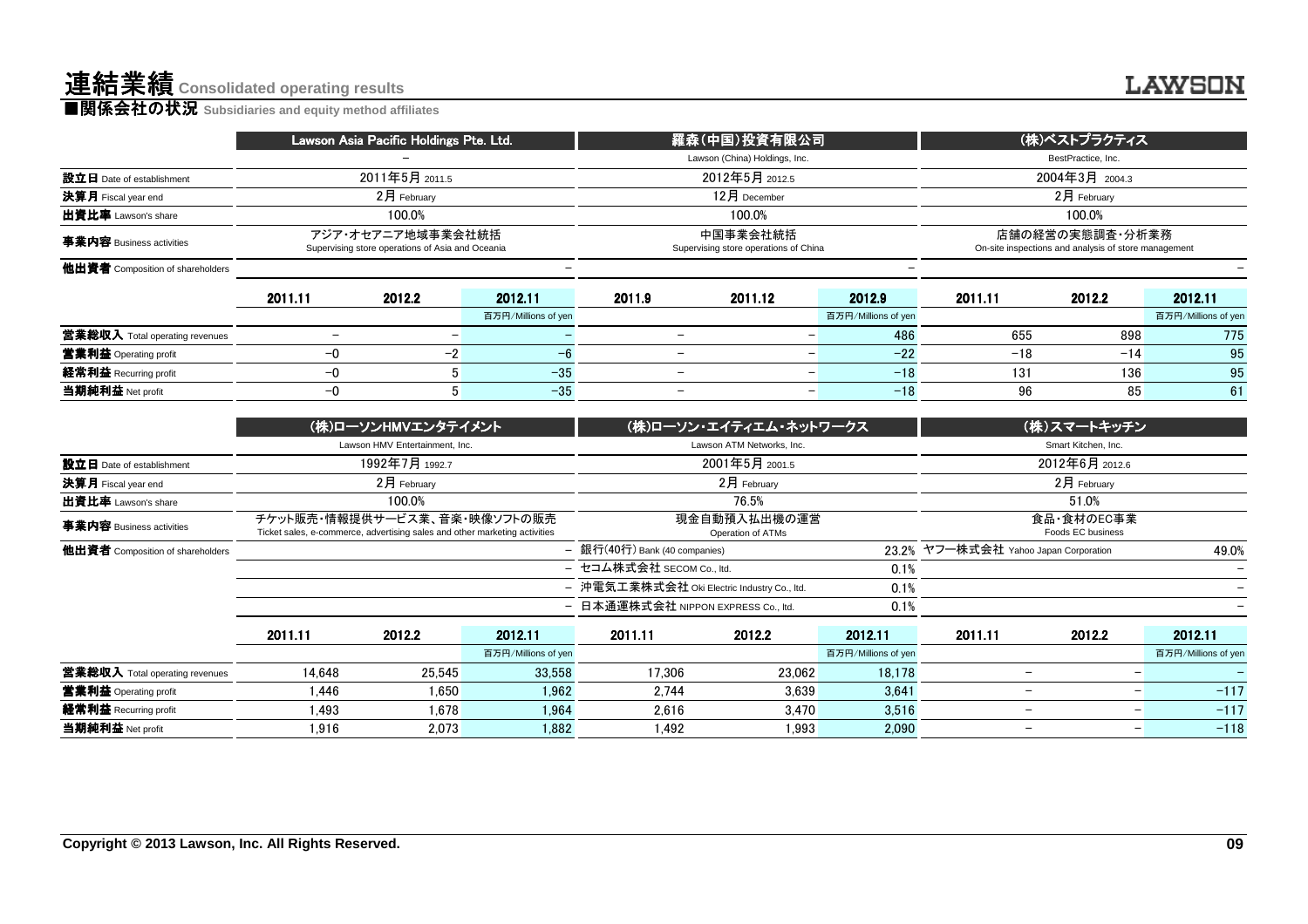|                                  |                                                                             | (株)SCI         |                     |  |  |  |  |  |
|----------------------------------|-----------------------------------------------------------------------------|----------------|---------------------|--|--|--|--|--|
|                                  |                                                                             | SCI, Inc.      |                     |  |  |  |  |  |
| 設立日 Date of establishment        |                                                                             | 2012年7月 2012.7 |                     |  |  |  |  |  |
| 決算月 Fiscal year end              |                                                                             | 2月 February    |                     |  |  |  |  |  |
| 出資比率 Lawson's share              |                                                                             | 100.0%         |                     |  |  |  |  |  |
| 事業内容 Business activities         | SCM機能子会社<br>Serving supply chain management of convenience store businesses |                |                     |  |  |  |  |  |
| 他出資者 Composition of shareholders |                                                                             |                |                     |  |  |  |  |  |
|                                  | 2011.11                                                                     | 2012.2         | 2012.11             |  |  |  |  |  |
|                                  |                                                                             |                | 百万円/Millions of yen |  |  |  |  |  |
| 取扱高 Gross sales                  |                                                                             |                | 17,725              |  |  |  |  |  |
| 営業利益 Operating profit            |                                                                             |                | 203                 |  |  |  |  |  |
| 経常利益 Recurring profit            |                                                                             |                | 203                 |  |  |  |  |  |
| 当期純利益 Net profit                 |                                                                             |                | 113                 |  |  |  |  |  |

| 2.持分法適用関連会社                                                                                                       |                          | (株)ローソン沖縄                                                                        |                                | PT MIDI UTAMA INDONESIA Tbk                                                  |                                                                                    |                               |  |  |
|-------------------------------------------------------------------------------------------------------------------|--------------------------|----------------------------------------------------------------------------------|--------------------------------|------------------------------------------------------------------------------|------------------------------------------------------------------------------------|-------------------------------|--|--|
| 2. Equity method affiliates                                                                                       |                          | Lawson Okinawa, Inc.                                                             |                                |                                                                              |                                                                                    |                               |  |  |
| 設立日 Date of establishment                                                                                         |                          | 2009年10月 2009.10                                                                 |                                | 2007年6月 2007.6                                                               |                                                                                    |                               |  |  |
| 決算月 Fiscal year end                                                                                               |                          | 2月 February                                                                      |                                |                                                                              | 12月 December                                                                       |                               |  |  |
| 出資比率 Lawson's share                                                                                               |                          | 49.0%                                                                            |                                |                                                                              | 30.0%                                                                              |                               |  |  |
| 事業内容 Business activities                                                                                          |                          | 沖縄県におけるコンビニエンスストア事業<br>LAWSON's chain-store development and operation in Okinawa |                                | インドネシアにおける小型スーパーマーケット事業<br>Business activities general trading in minimarket |                                                                                    |                               |  |  |
| 他出資者 Other shareholders                                                                                           | 株式会社サンエー SAN-A CO., LTD. |                                                                                  |                                | 51.0% PT Amanda Cipta Persada                                                |                                                                                    | 41.8%                         |  |  |
|                                                                                                                   |                          |                                                                                  |                                | - PT Sumber Alfaria Trijaya Tbk                                              |                                                                                    |                               |  |  |
|                                                                                                                   |                          |                                                                                  | - Rullyanto                    |                                                                              | 0.4%                                                                               |                               |  |  |
|                                                                                                                   | 2011.11<br>2012.2        |                                                                                  | 2012.11<br>百万円/Millions of yen | 2011.9                                                                       | 2011.12                                                                            | 2012.9<br>百万円/Millions of yen |  |  |
| 當業総収入 Total operating revenues                                                                                    | 2.757                    | 3.658                                                                            | 3,016                          |                                                                              | 22.477                                                                             | 22,928                        |  |  |
| <b>営業利益</b> Operating profit                                                                                      | 630                      | 779                                                                              | 745                            |                                                                              | 645                                                                                | 535                           |  |  |
| 経常利益 Recurring profit                                                                                             | 631                      | 782                                                                              | 750                            | $\qquad \qquad -$                                                            | 317                                                                                | 196                           |  |  |
| 当期純利益 Net profit                                                                                                  | 625                      | 1.048                                                                            | 627                            | $\overline{\phantom{m}}$                                                     | 275                                                                                | 281                           |  |  |
| (注)<br>ローソンの100%子会社である Lawson Asia Pacific Holdings Pte. Ltd. は PT MIDI UTAMA INDONESIA Tbk の<br>30%の持分を保有しております。 |                          |                                                                                  |                                | Note<br>owns 30% stake in PT MIDI UTAMA INDONESIA Tbk.                       | Lawson Asia Pacific Holdings Pte. Ltd., a wholly-owned subsidiary of Lawson, Inc., |                               |  |  |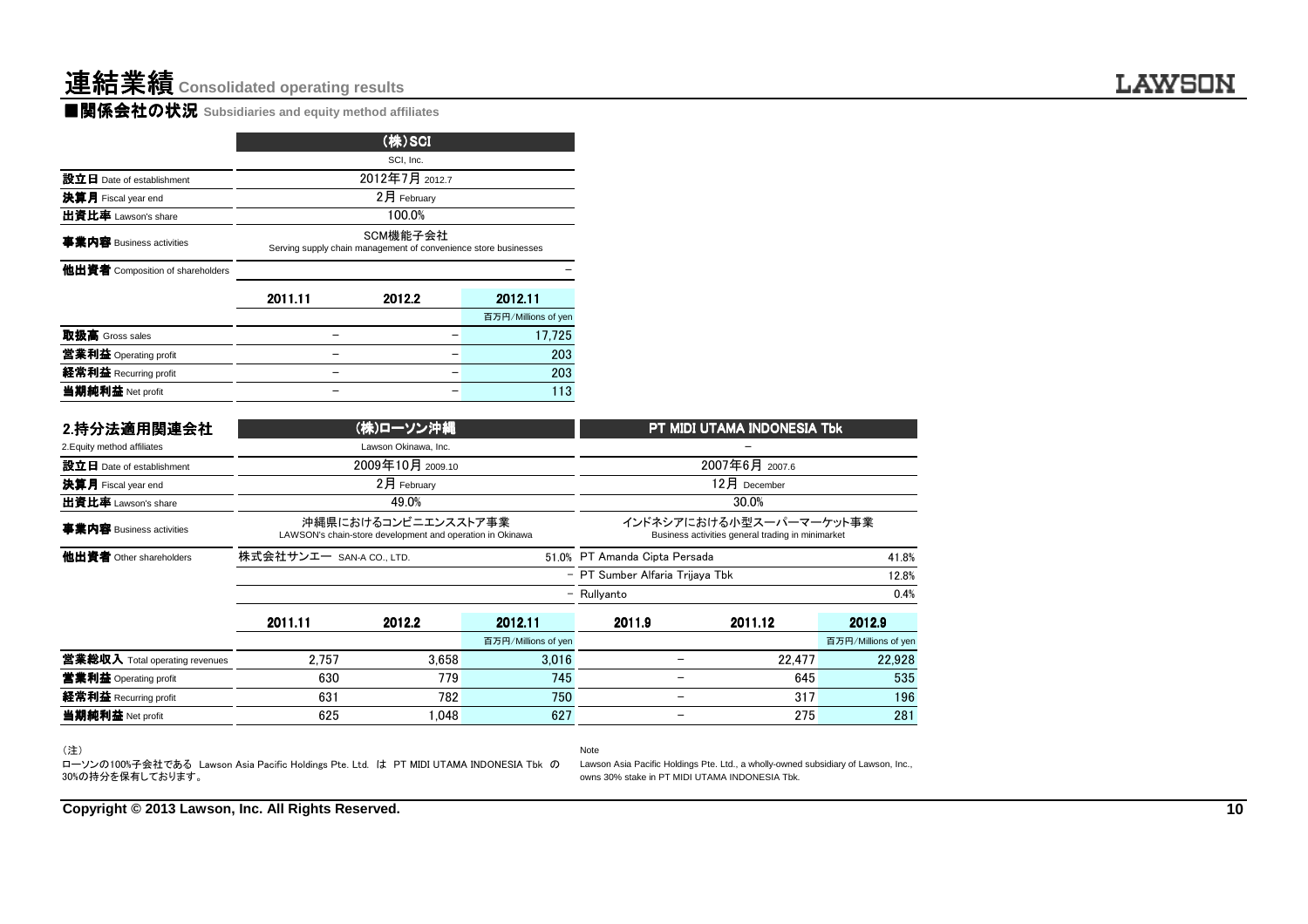## ■国内コンビニエンスストアのグループ店舗数の推移 Number of stores in Japan<sup>\*1</sup>

|                                                 | 2011年度3Q/FY2011       | 2012年度3Q/FY2012       | 2012年度計画/FY2012(Forecast)      |
|-------------------------------------------------|-----------------------|-----------------------|--------------------------------|
|                                                 | 2011.3.1 - 2011.11.30 | 2012.3.1 - 2012.11.30 | 2012.3.1 - 2013.2.28(Forecast) |
| 単体 Non-consolidated                             |                       |                       |                                |
| 開店 Opening (店/Store)                            | 396                   | 720                   | 840                            |
| <b>閉店</b> Closure (店/Store)                     | 179                   | 149                   | 260                            |
| うち置換(-) Re-location(-)                          | 45                    | 52                    | $\overline{\phantom{a}}$       |
| 純増 Net Increase (店/Store)                       | 217                   | 571                   | 580                            |
| 総店舗数 Total number of stores                     | 8,993                 | 9,636                 | 9,645                          |
| グループ会社 Consolidated subsidiaries and affiliates |                       |                       |                                |
| 開店 Opening (店/Store)                            | 200                   | 71                    | 110                            |
| <b>閉店</b> Closure (店/Store)                     | 42                    | 32                    | 50                             |
| うち置換(-) Re-location(-)                          |                       |                       | $\overline{\phantom{a}}$       |
| 純増 Net Increase (店/Store)                       | 158                   | 39                    | 60                             |
| 総店舗数 Total number of stores                     | 1,376                 | 1,431                 | 1,452                          |
| グループ計 Total $^2$                                |                       |                       |                                |
| 開店 Opening (店/Store)                            | 584                   | 782                   | 940                            |
| <b>閉店</b> Closure (店/Store)                     | 209                   | 172                   | 300                            |
| うち置換(-) Re-location(-)                          | 45                    | 52                    | $\qquad \qquad$                |
| 純増 Net Increase (店/Store)                       | 375                   | 610                   | 640                            |
| 総店舗数 Total number of stores                     | 10,369                | 11,067                | 11,097                         |

(注)

\*1 上記の表の数値は、当社連結グループの運営するコンビニエンスストアの店舗数であり、

(株)九九プラス、(株)ローソン沖縄、(株)ローソン富山の運営する店舗数を含みます。

\*2 「グループ計」の「開店」及び「閉店」の数値は、グループ間での業態変更店舗数を除いています。

Notes

 \*1 The number of stores is a total number of stores operated by the consolidated Lawson group including the number of stores operated by Ninety-nine Plus, Inc., Lawson Okinawa, Inc. and Lawson Toyama, Inc.\*2 The stores of "opening" and "closure" do not include the number of stores which areconverted into a different format within the Lawson group.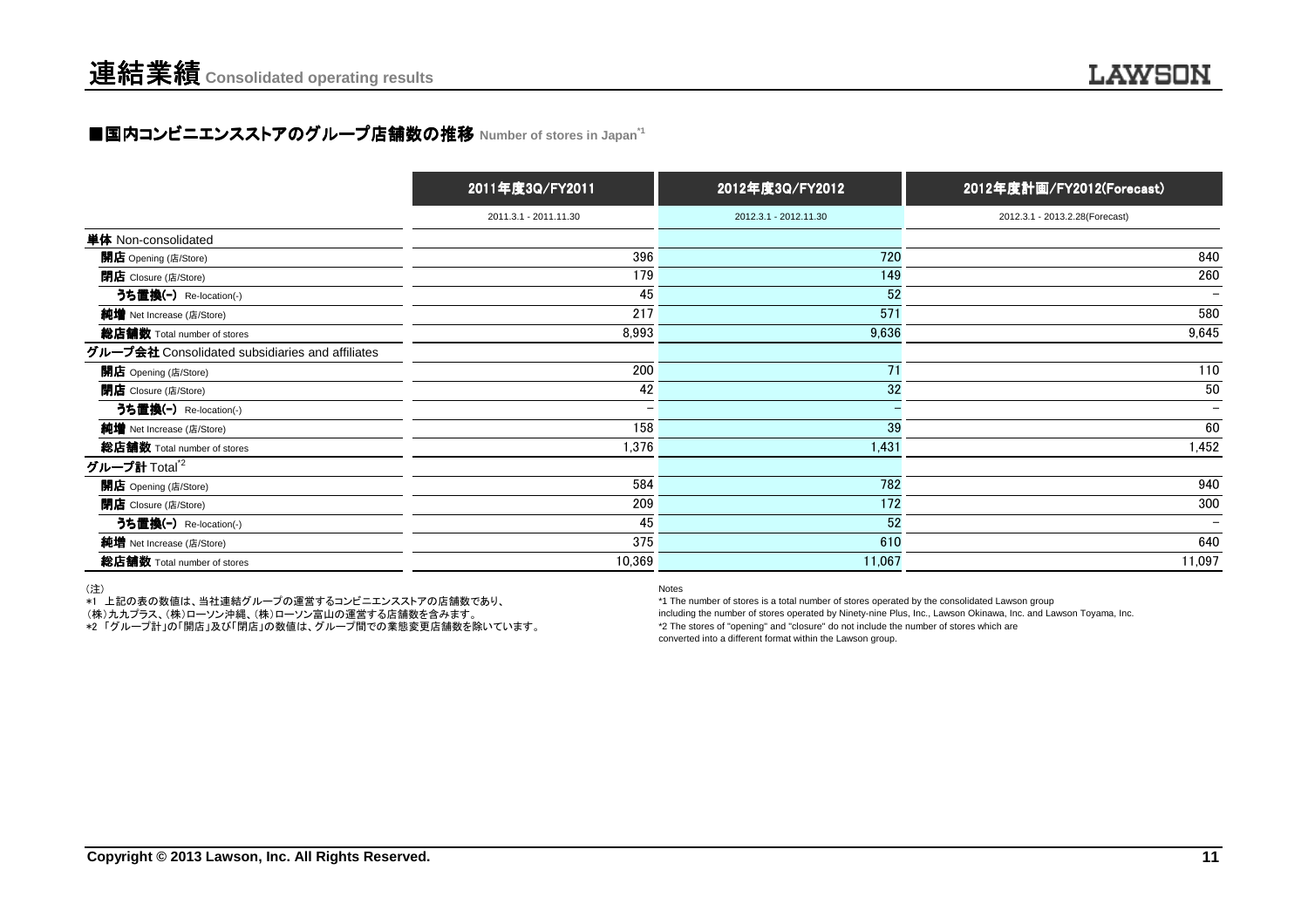### ■国内コンビニエンスストア店舗数 Number of stores in Japan by store type<br> **■国内コンビニエンスストア店舗数** Number of stores in Japan by store type

| 2011年11月         |              | 2012年2月                                      |                |                                     |                | 期中増加店舗数                                         |
|------------------|--------------|----------------------------------------------|----------------|-------------------------------------|----------------|-------------------------------------------------|
|                  |              |                                              |                |                                     |                | Net increase (decrease)                         |
| 店/Store          |              |                                              |                |                                     |                | 店/Store                                         |
|                  |              |                                              |                |                                     |                |                                                 |
|                  |              |                                              |                |                                     |                |                                                 |
|                  |              |                                              |                |                                     |                | $-6$                                            |
| 57               | 0.5%         | 59                                           | 0.6%           | 43                                  | 0.4%           | $-16$                                           |
| 180              | 1.7%         | 170                                          | 1.6%           | 148                                 | 1.3%           | $-22$                                           |
|                  |              |                                              |                |                                     |                |                                                 |
|                  |              | 1,176                                        | 11.2%          | 1,287                               | 11.6%          | 111                                             |
| 2,176            | 21.0%        | 2,223                                        | 21.3%          | 2,254                               | 20.4%          | 31                                              |
| 5,412            | 52.2%        | 5,455                                        | 52.2%          | 5.879                               | 53.1%          | 424                                             |
| 39               | 0.4%         | 41                                           | 0.4%           | 68                                  | 0.6%           | 27                                              |
| 8,813            | 85.0%        | 8,895                                        | 85.1%          | 9,488                               | 85.7%          | 593                                             |
| 8,993            | 86.7%        | 9,065                                        | 86.7%          | 9,636                               | 87.1%          | 571                                             |
|                  |              |                                              |                |                                     |                |                                                 |
|                  |              |                                              |                |                                     |                |                                                 |
|                  |              |                                              |                |                                     |                |                                                 |
| 844              | 8.1%         | 816                                          | 7.8%           | 775                                 | 7.0%           | $-41$                                           |
|                  |              |                                              |                |                                     |                |                                                 |
| 315              | 3.0%         | 356                                          | 3.4%           | 430                                 | 3.9%           | 74                                              |
|                  |              |                                              |                |                                     |                |                                                 |
| 13               | 0.1%         | 12                                           | 0.1%           | 10                                  | 0.1%           | $-2$                                            |
| 59               | 0.6%         | 61                                           | 0.6%           | 63                                  | 0.6%           | $\overline{2}$                                  |
| 1,231            | 11.9%        | 1,245                                        | 11.9%          | 1,278                               | 11.5%          | 33                                              |
| 10,224           | 98.6%        | 10,310                                       | 98.6%          | 10,914                              | 98.6%          | 604                                             |
|                  |              |                                              |                |                                     |                |                                                 |
|                  |              |                                              |                |                                     |                |                                                 |
| $\boldsymbol{2}$ | 0.0%         | $\mathbf 2$                                  | 0.0%           | $\sqrt{2}$                          | 0.0%           |                                                 |
| 143              | 1.4%         | 145                                          | 1.4%           | 151                                 | 1.4%           | 6                                               |
| 10,369           | 100.0%       | 10.457                                       | 100.0%         | 11.067                              | 100.0%         | 610                                             |
|                  | 123<br>1,186 | November, 2011<br>構成比/Share<br>1.2%<br>11.4% | 店/Store<br>111 | February, 2012<br>構成比/Share<br>1.1% | 店/Store<br>105 | 2012年11月<br>November, 2012<br>構成比/Share<br>0.9% |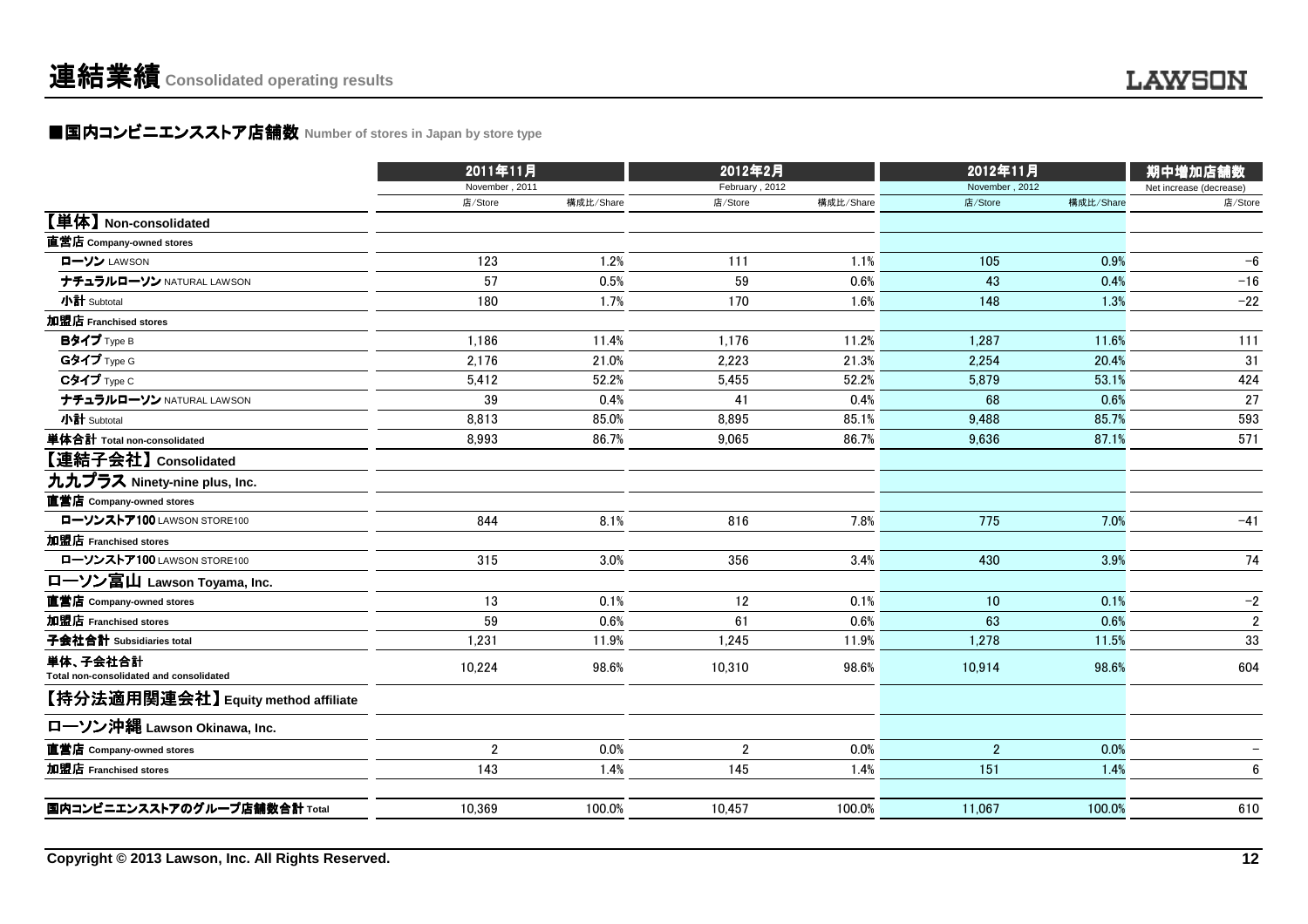# **■海外コンビニエンスストア店舗数**<br>Number of convenience stores abroad

|                                             | 2011年11月                 | 2012年2月           | 2012年11月       | 期中増加店舗数                 |
|---------------------------------------------|--------------------------|-------------------|----------------|-------------------------|
|                                             | November, 2011           | February, 2012    | November, 2012 | Net increase (decrease) |
|                                             | 店/Store                  | 店/Store           | 店/Store        | 店/Store                 |
| 上海華聯羅森有限公司<br>Shanghai Hualian Lawson, Inc. | 308                      | 314               | 312            | $-2$                    |
|                                             |                          |                   |                |                         |
| 重慶羅森便利店有限公司<br>Chongqing Lawson, Inc.       | $30\,$                   | 38                | 54             | 16                      |
|                                             |                          |                   |                |                         |
| 大連羅森便利店有限公司<br>Dalian Lawson, Inc.          |                          | 3                 |                | 5                       |
|                                             |                          |                   |                |                         |
| PT MIDI UTAMA INDONESIA Tbk                 |                          | 15                | 85             | 70                      |
|                                             |                          |                   |                |                         |
| Lawson USA Hawaii, Inc.                     | $\overline{\phantom{0}}$ | $\qquad \qquad -$ |                | $\overline{2}$          |

#### ■その他セグメントの運営する店舗数

**Number of other**

|                                                   | 2011年11月       | 2012年2月        | 2012年11月       | 期中増加店舗数                 |
|---------------------------------------------------|----------------|----------------|----------------|-------------------------|
|                                                   | November, 2011 | February, 2012 | November, 2012 | Net increase (decrease) |
|                                                   | 店/Store        | 店/Store        | 店/Store        | 店/Store                 |
| ローソンHMVエンタテイメント<br>Lawson HMV Entertainment, Inc. | 39             | 39             | 46             |                         |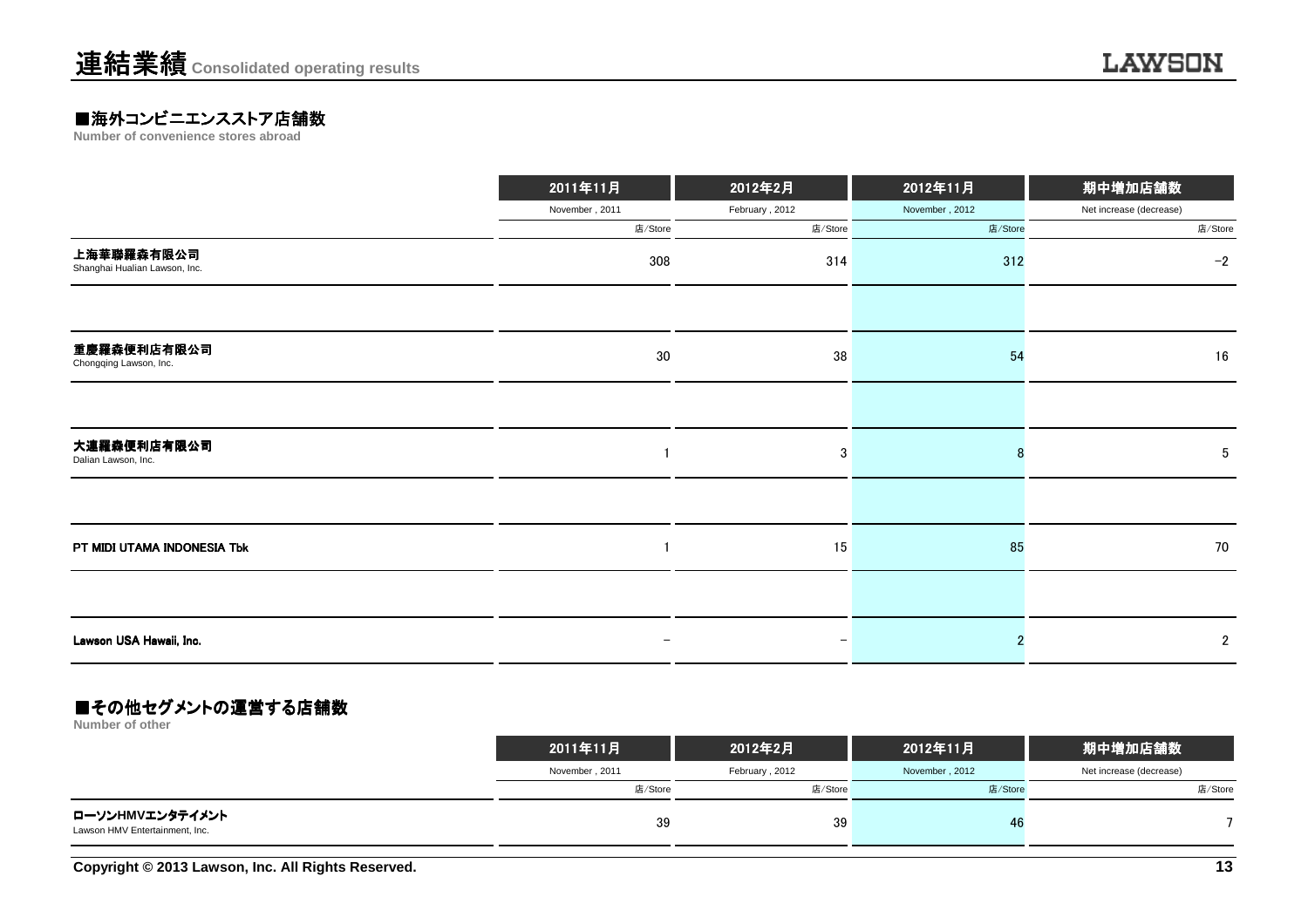#### **■都道府県別店舗分布状況** Number of stores by region and prefecture

|                |                         |               | 2012年2月                                              |                  |               | 2012年11月                                             |                   |                          | 期中増加店舗数                        |                                   |
|----------------|-------------------------|---------------|------------------------------------------------------|------------------|---------------|------------------------------------------------------|-------------------|--------------------------|--------------------------------|-----------------------------------|
|                |                         |               | February, 2012                                       |                  |               | November, 2012                                       |                   |                          | Net increase (decrease)        |                                   |
|                |                         | ローソン          | ローソンストア<br>100                                       | グループ計            | ローソン          | ローソンストア<br>100                                       | グループ計             | ローソン                     | ローソンストア<br>100                 | グループ計                             |
|                |                         | <b>LAWSON</b> | <b>LAWSON STORE</b><br>100                           | Total            | <b>LAWSON</b> | <b>LAWSON STORE</b><br>100                           | Total             | <b>LAWSON</b>            | <b>LAWSON STORE</b><br>100     | Total                             |
|                |                         | 店/Store       | 店/Store                                              | 店/Store          | 店/Store       | 店/Store                                              | 店/Store           | 店/Store                  | 店/Store                        | 店/Store                           |
| 北海道 Hokkaido   | 北海道 Hokkaido            | 550           | $\overline{\phantom{0}}$                             | 550              | 577           | $\overline{\phantom{a}}$                             | 577               | 27                       | $\overline{\phantom{m}}$       | 27                                |
| 東北 Tohoku      | 青森 Aomori               | 173           | $\overline{\phantom{0}}$                             | 173              | 182           | $\overline{\phantom{m}}$                             | 182               | 9                        | $-$                            | $\overline{9}$                    |
|                | 岩手 Iwate                | 153           | $\overline{\phantom{m}}$                             | $\overline{153}$ | 160           | $\qquad \qquad -$                                    | 160               | $\overline{7}$           | $\overline{\phantom{m}}$       | $\overline{7}$                    |
|                | 宮城 Miyagi               | 164           | $\overline{29}$                                      | 193              | 169           | $\overline{28}$                                      | 197               | $5\phantom{.0}$          | $-1$                           | $\overline{4}$                    |
|                | 秋田 Akita                | 158           | $\overline{\phantom{a}}$                             | 158              | 167           | $\overline{\phantom{a}}$                             | 167               | 9                        | $\overline{\phantom{m}}$       | $\boldsymbol{9}$                  |
|                | 山形 Yamagata             | 64            | $\overline{\phantom{m}}$                             | 64               | 66            | $\qquad \qquad -$                                    | 66                | $\boldsymbol{2}$         | $\overline{\phantom{m}}$       | $\sqrt{2}$                        |
|                | 福島 Fukushima            | 91            | $\overline{\phantom{m}}$                             | 91               | 90            | $\qquad \qquad -$                                    | 90                | $-1$                     | $\overline{\phantom{m}}$       | $-1$                              |
|                | 小計 Subtotal             | 803           | 29                                                   | 832              | 834           | 28                                                   | 862               | 31                       | $-1$                           | 30                                |
| 関東 Kanto       | 茨城 Ibaraki              | 109           | 8                                                    | 117              | 118           | 8                                                    | 126               | 9                        | $\overline{\phantom{m}}$       | $\overline{9}$                    |
|                | 栃木 Tochigi              | 111           | $-$                                                  | 111              | 123           | $\overline{\phantom{a}}$                             | 123               | 12                       | $\overline{\phantom{m}}$       | $\overline{12}$                   |
|                | 群馬 Gunma                | 71            | $\overline{\phantom{m}}$                             | 71               | 80            | $\overline{\phantom{m}}$                             | 80                | 9                        | $\overline{\phantom{m}}$       | 9                                 |
|                | 埼玉 Saitama              | 364           | 61                                                   | 425              | 395           | 63                                                   | 458               | 31                       | $\overline{2}$                 | 33                                |
|                | 千葉 Chiba                | 307           | 60                                                   | 367              | 377           | 61                                                   | 438               | 70                       |                                | $\overline{71}$                   |
|                | 東京 Tokyo                | 992           | 392                                                  | 1,384            | 1,135         | 410                                                  | 1,545             | 143                      | 18                             | 161                               |
|                | 神奈川 Kanagawa            | 553           | 185                                                  | 738              | 602           | 189                                                  | 791               | 49                       | $\overline{4}$                 | 53                                |
|                | 小計 Subtotal             | 2,507         | 706                                                  | 3,213            | 2,830         | 731                                                  | 3,561             | 323                      | 25<br>$\overline{\phantom{0}}$ | 348                               |
| 甲信越 Koshinetsu | 新潟 Niigata              | 108           | $\overline{\phantom{0}}$                             | 108              | 114           | $\equiv$                                             | $\frac{114}{114}$ | 6                        |                                | 6                                 |
|                | 山梨 Yamanashi            | 81            | $\overline{\phantom{m}}$                             | 81               | 87            | $\qquad \qquad -$                                    | 87                | 6<br>$\overline{7}$      | $\overline{\phantom{m}}$       | $6\phantom{.0}$                   |
|                | 長野 Nagano               | 135<br>324    | $\overline{\phantom{m}}$<br>$\overline{\phantom{0}}$ | 135              | 142<br>343    | $\qquad \qquad -$                                    | 142               | $\overline{19}$          | $-$<br>$-$                     | $\overline{7}$                    |
| 北陸 Hokuriku    | 小計 Subtotal             |               |                                                      | 324              |               | $\qquad \qquad -$                                    | 343               | $\overline{10}$          | $\overline{\phantom{m}}$       | $\overline{19}$                   |
|                | 富山 Toyama               | 182<br>91     | $\overline{\phantom{a}}$<br>$\overline{\phantom{m}}$ | 182<br>91        | 192<br>95     | $\overline{\phantom{a}}$<br>$\overline{\phantom{m}}$ | 192<br>95         | 4                        | $\overline{\phantom{m}}$       | $\overline{10}$<br>$\overline{4}$ |
|                | 石川 Ishikawa             | 101           | $\overline{\phantom{a}}$                             |                  |               | $\overline{\phantom{m}}$                             |                   | $\overline{\phantom{m}}$ | $\overline{\phantom{m}}$       | $\overline{\phantom{a}}$          |
|                | 福井 Fukui<br>小計 Subtotal | 374           | $\overline{\phantom{a}}$                             | 101<br>374       | 101<br>388    | $\overline{\phantom{m}}$                             | 101<br>388        |                          | $\overline{\phantom{m}}$       | 14                                |
| 東海 Tokai       |                         | 174           | 16                                                   | 190              | 185           | 16                                                   | 201               | 14<br>11                 | $\overline{\phantom{m}}$       | 11                                |
|                | 静岡 Shizuoka<br>愛知 Aichi | 363           | 129                                                  | 492              | 380           | 133                                                  | 513               | 17                       | 4                              | $21\,$                            |
|                | 岐阜 Gifu                 |               |                                                      |                  |               | 12                                                   |                   |                          | $\mathbf{1}$                   | $\sqrt{5}$                        |
|                | 三重 Mie                  | 114<br>99     | 11<br>$\overline{\phantom{0}}$                       | 125<br>99        | 118<br>101    | $\equiv$                                             | 130<br>101        | 4<br>$\overline{2}$      | $\overline{\phantom{m}}$       | $\overline{2}$                    |
|                | 小計 Subtotal             | 750           | 156                                                  | 906              | 784           | 161                                                  | 945               | 34                       | 5                              | $39\,$                            |
|                |                         |               |                                                      |                  |               |                                                      |                   |                          |                                |                                   |

(注)

 上記の表の数値は、当社連結グループの運営するコンビニエンスストアの店舗数であり、(株)九九プラス、(株)ローソン沖縄、(株)ローソン富山の運営する店舗数を含みます。

#### Note

 The number of stores is a total number of stores operated by the consolidated Lawson group including the number ofstores operated by Ninety-nine Plus, Inc., Lawson Okinawa, Inc. and Lawson Toyama, Inc.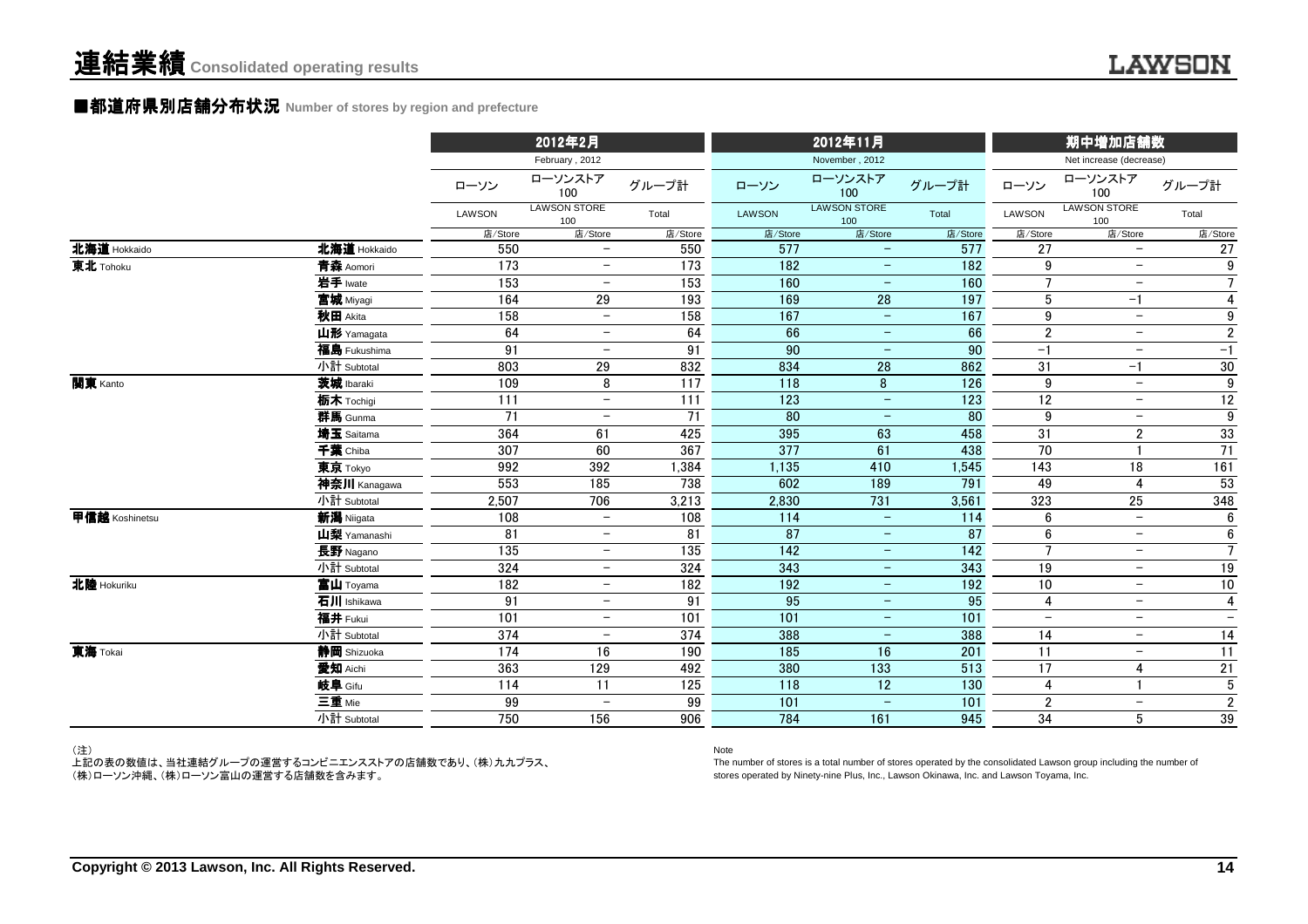#### ■都道府県別店舗分布状況 Number of stores by region and prefecture

|                                                         |                                                                                     |                  | 2012年2月                    |                  |                   | 2012年11月                   |                  | 期中増加店舗数                  |                            |                          |
|---------------------------------------------------------|-------------------------------------------------------------------------------------|------------------|----------------------------|------------------|-------------------|----------------------------|------------------|--------------------------|----------------------------|--------------------------|
|                                                         |                                                                                     |                  | February, 2012             |                  |                   | November, 2012             |                  |                          | Net increase (decrease)    |                          |
|                                                         |                                                                                     | ローソン             | ローソンストア<br>100             | グループ計            | ローソン              | ローソンストア<br>100             | グループ計            | ローソン                     | ローソンストア<br>100             | グループ計                    |
|                                                         |                                                                                     | LAWSON           | <b>LAWSON STORE</b><br>100 | Total            | <b>LAWSON</b>     | <b>LAWSON STORE</b><br>100 | Total            | LAWSON                   | <b>LAWSON STORE</b><br>100 | Total                    |
|                                                         |                                                                                     | 店/Store          | 店/Store                    | 店/Store          | 店/Store           | 店/Store                    | 店/Store          | 店/Store                  | 店/Store                    | 店/Store                  |
| 近畿 Kinki                                                | 滋賀 Shiga                                                                            | 123              | 5                          | 128              | 126               |                            | 133              | 3                        | $\overline{2}$             | 5                        |
|                                                         | 京都 Kyoto                                                                            | 216              | 45                         | 261              | 222               | 45                         | 267              | $6\phantom{1}6$          | $\overline{\phantom{m}}$   | 6                        |
|                                                         | 大阪 Osaka                                                                            | 830              | 155                        | 985              | 844               | 155                        | 999              | 14                       | $\overline{\phantom{m}}$   | $\overline{14}$          |
|                                                         | 兵庫 Hyogo                                                                            | 530              | 42                         | $\overline{572}$ | 544               | 43                         | 587              | 14                       | $\overline{1}$             | $\overline{15}$          |
|                                                         | 奈良 Nara                                                                             | 95               | 5                          | 100              | 95                | $5\phantom{.0}$            | 100              | $\overline{\phantom{m}}$ | $\overline{\phantom{m}}$   | $\overline{\phantom{m}}$ |
|                                                         | 和歌山 Wakayama                                                                        | 112              | 3                          | 115              | 114               | $\mathfrak{3}$             | $\overline{117}$ | $\overline{2}$           | $\overline{\phantom{m}}$   | $\overline{2}$           |
|                                                         | 小計 Subtotal                                                                         | 1,906            | 255                        | 2,161            | 1,945             | 258                        | 2,203            | 39                       | 3                          | 42                       |
| 中国 Chugoku                                              | 鳥取 Tottori                                                                          | 93               | $\overline{\phantom{0}}$   | 93               | 96                | $\equiv$                   | 96               | 3                        | $-$                        | $\overline{3}$           |
|                                                         | 島根 Shimane                                                                          | 92               | $\qquad \qquad -$          | 92               | 99                | $\overline{\phantom{m}}$   | 99               | $\overline{7}$           | $\overline{\phantom{m}}$   | $\overline{7}$           |
|                                                         | 岡山 Okayama                                                                          | 122              | $\qquad \qquad -$          | 122              | 131               | $\overline{\phantom{m}}$   | 131              | 9                        | $\overline{\phantom{m}}$   | $\boldsymbol{9}$         |
|                                                         | 広島 Hiroshima                                                                        | 146              | $\qquad \qquad -$          | 146              | $\frac{154}{ }$   | $\overline{\phantom{m}}$   | 154              | 8                        | $\overline{\phantom{m}}$   | 8                        |
|                                                         | $\mathbf{\mathbf{\underline{u}}}$ $\mathbf{\mathbf{\underline{\square}}}$ Yamaquchi | 112              | $\overline{\phantom{0}}$   | $\overline{112}$ | $\frac{116}{116}$ | $\qquad \qquad -$          | 116              | $\overline{4}$           | $\overline{\phantom{m}}$   | $\overline{4}$           |
|                                                         | 小計 Subtotal                                                                         | 565              | $\overline{\phantom{m}}$   | 565              | 596               | $\qquad \qquad -$          | 596              | 31                       | $\overline{\phantom{m}}$   | 31                       |
| 四国 Shikoku                                              | <b>徳島</b> Tokushima                                                                 | 103              | $\qquad \qquad -$          | 103              | 108               | $\overline{\phantom{0}}$   | 108              | 5                        | $\overline{\phantom{m}}$   | $\sqrt{5}$               |
|                                                         | 香川 Kagawa                                                                           | 99               | $\overline{\phantom{m}}$   | 99               | 103               | $\qquad \qquad -$          | 103              | $\overline{4}$           | $\overline{\phantom{m}}$   | $\overline{4}$           |
|                                                         | 愛媛 Ehime                                                                            | 160              | $\overline{\phantom{m}}$   | 160              | 167               | $\overline{\phantom{m}}$   | 167              | $\overline{7}$           | $\overline{\phantom{m}}$   | $\overline{7}$           |
|                                                         | 高知 Kochi                                                                            | 60               | $\overline{\phantom{0}}$   | 60               | 64                | $\overline{\phantom{m}}$   | 64               | $\overline{4}$           | $\overline{\phantom{m}}$   | $\overline{\mathbf{4}}$  |
|                                                         | 小計 Subtotal                                                                         | 422              | $\overline{\phantom{0}}$   | 422              | 442               | $\overline{\phantom{m}}$   | 442              | $\overline{20}$          | $\overline{\phantom{m}}$   | 20                       |
| 九州 Kyushu                                               | 福岡 Fukuoka                                                                          | 349              | $\overline{26}$            | 375              | 361               | $\overline{27}$            | 388              | $\overline{12}$          | $\mathbf{1}$               | $\overline{13}$          |
|                                                         | 佐賀 Saga                                                                             | 63               | $\overline{\phantom{0}}$   | 63               | 64                | $\overline{\phantom{m}}$   | 64               |                          | $\overline{\phantom{m}}$   | $\mathbf{1}$             |
|                                                         | 長崎 Nagasaki                                                                         | 90               | $\qquad \qquad -$          | 90               | 92                | $\equiv$                   | 92               | $\boldsymbol{2}$         | $\overline{\phantom{m}}$   | $\overline{2}$           |
|                                                         | 熊本 Kumamoto                                                                         | 98               | $\overline{\phantom{0}}$   | $\overline{98}$  | 102               | $\overline{\phantom{m}}$   | 102              | $\overline{4}$           | $\overline{\phantom{m}}$   | $\overline{\mathbf{4}}$  |
|                                                         | 大分 Oita                                                                             | 143              | $\overline{\phantom{0}}$   | 143              | 147               | $\overline{\phantom{m}}$   | 147              | $\overline{4}$           | $\overline{\phantom{0}}$   | $\overline{4}$           |
|                                                         | 宮崎 Miyazaki                                                                         | 85               | $\qquad \qquad -$          | 85               | 89                | $\overline{\phantom{m}}$   | 89               | $\overline{4}$           | $\overline{\phantom{0}}$   | $\overline{4}$           |
|                                                         | 鹿児島 Kagoshima                                                                       | 109              | $\overline{\phantom{0}}$   | 109              | 115               | $\qquad \qquad -$          | 115              | 6                        | $\overline{\phantom{m}}$   | 6                        |
|                                                         | 小計 Subtotal                                                                         | 937              | $26\,$                     | 963              | 970               | 27                         | 997              | 33                       | $\overline{\mathbf{1}}$    | 34                       |
| 合計 Total                                                |                                                                                     | 9.138            | 1,172                      | 10,310           | 9,709             | 1,205                      | 10,914           | 571                      | 33                         | 604                      |
|                                                         | 沖縄 Okinawa                                                                          | $\overline{147}$ | $\qquad \qquad -$          | $\overline{147}$ | $\overline{153}$  | $\qquad \qquad -$          | 153              | 6                        | $\overline{\phantom{a}}$   | 6                        |
| 国内コンビニエンスストアグループ店舗数計<br>Total number of stores in Japan |                                                                                     | 9,285            | 1,172                      | 10,457           | 9,862             | 1,205                      | 11,067           | 577                      | 33                         | 610                      |

(注)

 上記の表の数値は、当社連結グループの運営するコンビニエンスストアの店舗数であり、(株)九九プラス、(株)ローソン沖縄、(株)ローソン富山の運営する店舗数を含みます。

**Note** 

 The number of stores is a total number of stores operated by the consolidated Lawson group including the number ofstores operated by Ninety-nine Plus, Inc., Lawson Okinawa, Inc. and Lawson Toyama, Inc.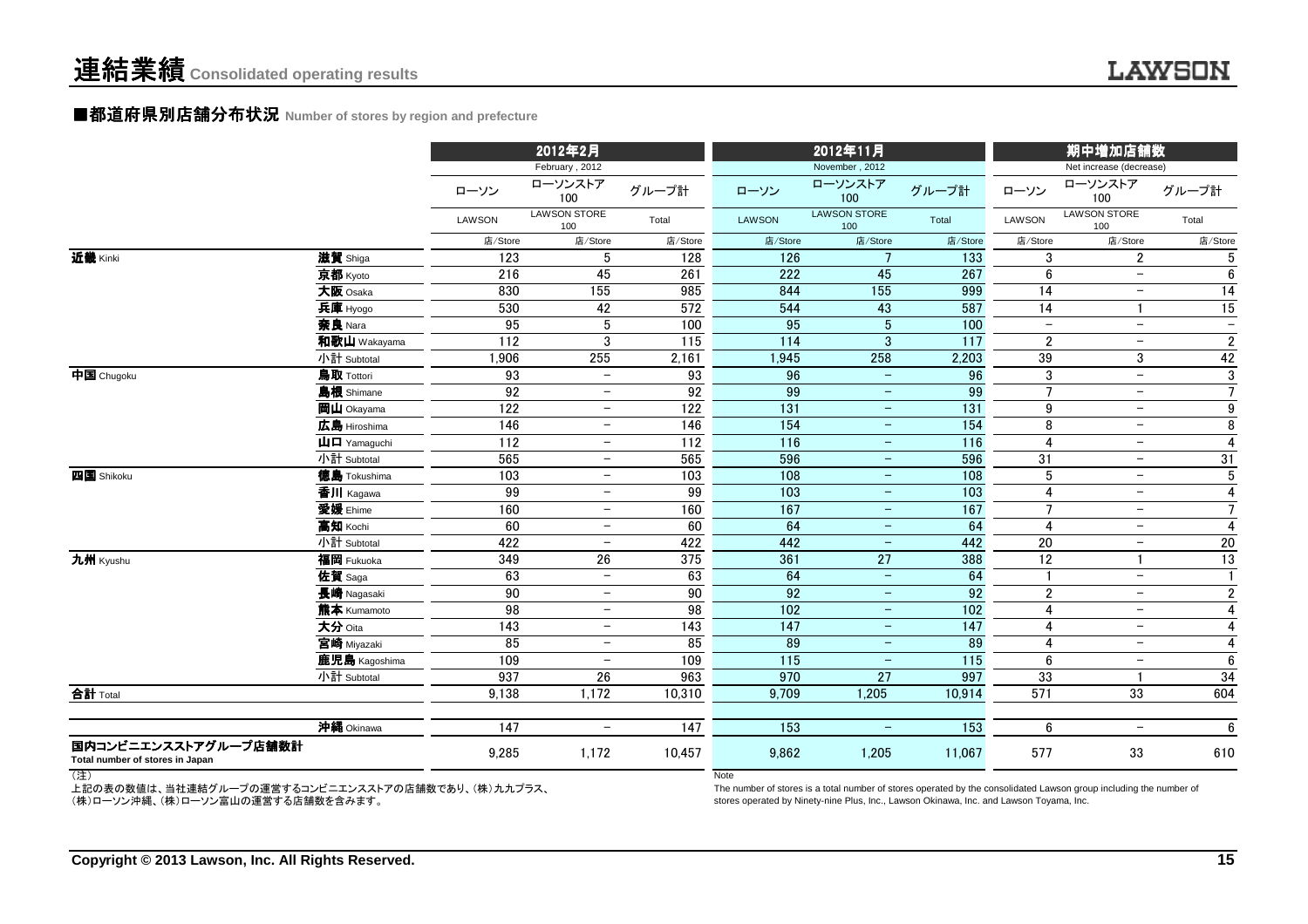### **■主な業績と予想** Results and forecasts for major financial indicators<br>
————————————————————

|                                                                          | 2010年度/FY2010                      |          |                                   |          | 2011年度/FY2011                      |         |                                   |          | 2012年度/FY2012                      |          |                                   |         |
|--------------------------------------------------------------------------|------------------------------------|----------|-----------------------------------|----------|------------------------------------|---------|-----------------------------------|----------|------------------------------------|----------|-----------------------------------|---------|
|                                                                          | 第3四半期/3Q                           |          | 通期/Full vear                      |          | 第3四半期/3Q                           |         | 通期/Full year                      |          |                                    | 第3四半期/3Q | 通期計画/Full year (Forecast)         |         |
|                                                                          | 2010.3.1 - 2010.11.30<br>金額/Amount | 前年比/YoY  | 2010.3.1 - 2011.2.28<br>金額/Amount | 前年比/YoY  | 2011.3.1 - 2011.11.30<br>金額/Amount | 前年比/YoY | 2011.3.1 - 2012.2.29<br>金額/Amount | 前年比/YoY  | 2012.3.1 - 2012.11.30<br>金額/Amount | 前年比/YoY  | 2012.3.1 - 2013.2.28<br>金額/Amount | 前年比/YoY |
| チェーン全店売上高(百万円)<br>Total net sales (millions of yen)                      | 1,130,811                          |          | 100.3% 1,502,754                  | 102.1%   | 1,226,895                          |         | 108.5% 1,621,328                  | 107.9%   | 1.285.174                          | 104.8%   | 1,714,000                         | 105.7%  |
| 加盟店売上高(百万円)<br>Net sales reported by franchised stores (millions of yen) | 1,094,244                          |          | 101.7% 1,456,113                  | 103.5%   | 1,197,407                          |         | 109.4% 1,582,583                  | 108.7%   | 1,258,924                          | 105.1%   |                                   |         |
| 直営店売上高(百万円)<br>Net sales from Company-operated stores (millions of yen)  | 36,567                             | 70.7%    | 46,614                            | 70.8%    | 29.487                             | 80.6%   | 38.745                            | 83.1%    | 26.249                             | 89.0%    |                                   |         |
| 営業総収入(百万円)*1<br>Gross operating revenue (millions of yen)                | 200.530                            | 95.7%    | 263,209                           | 96.9%    | 205.930                            | 102.7%  | 272.498                           | 103.5%   | 215.991                            | 104.9%   | 289,000                           | 106.1%  |
| 営業利益 (百万円)<br>Operating profit (millions of yen)                         | 41.496                             | 104.8%   | 50,210                            | 111.6%   | 45,324                             | 109.2%  | 56,263                            | 112.1%   | 48.051                             | 106.0%   | 60,000                            | 106.6%  |
| 経常利益(百万円)<br>Recurring profit (millions of yen)                          | 40,884                             | 103.4%   | 49,312                            | 110.6%   | 45,284                             | 110.8%  | 56,110                            | 113.8%   | 48.060                             | 106.1%   | 59.400                            | 105.9%  |
| 四半期(当期)純利益(百万円)<br>Net profit (millions of yen)                          | 20,517                             | 108.3%   | 24,643                            | 119.2%   | 18,365                             | 89.5%   | 22,462                            | 91.2%    | 26.103                             | 142.1%   | 31.500                            | 140.2%  |
| 1株当たり四半期(当期)純利益(円)*2<br>Net profit per share (yen)                       |                                    | 205.88   |                                   | 247.15   | 183.90                             |         |                                   | 224.91   |                                    | 261.33   | 315.34                            |         |
| 純資産(百万円)<br>Net assets (millions of yen)                                 |                                    | 207,277  |                                   | 211.448  | 212,611                            |         |                                   | 216.826  |                                    | 223,608  | -                                 |         |
| 総資産(百万円)<br>Total assets (millions of yen)                               |                                    | 439,539  |                                   | 444,821  | 488,091                            |         |                                   | 500,667  |                                    | 503,861  | $\qquad \qquad -$                 |         |
| 1株当たり純資産(円)<br>Net assets per share (yen)                                |                                    | 2,071.98 |                                   | 2,113.24 | 2,125.14                           |         |                                   | 2,166.35 |                                    | 2,234.26 | $\qquad \qquad -$                 |         |
| 総資産四半期(当期)純利益率<br><b>ROA</b>                                             |                                    | 4.8%     |                                   | 5.7%     | 3.9%                               |         |                                   | 4.8%     |                                    | 5.2%     | $\qquad \qquad -$                 |         |
| 自己資本四半期(当期)純利益率<br><b>ROE</b>                                            |                                    | 10.1%    |                                   | 12.0%    | 8.7%                               |         |                                   | 10.5%    |                                    | 11.9%    | $\qquad \qquad -$                 |         |
| 流動比率<br>Current ratio                                                    |                                    | 75.1%    |                                   | 74.5%    | 68.7%                              |         |                                   | 70.2%    |                                    | 61.6%    | $\qquad \qquad -$                 |         |
| 固定比率<br>Fixed ratio                                                      |                                    | 152.8%   |                                   | 152.4%   | 168.8%                             |         |                                   | 167.7%   |                                    | 174.2%   | $\qquad \qquad -$                 |         |
| 自己資本比率<br>Shareholder's equity ratio                                     |                                    | 47.1%    |                                   | 47.4%    | 43.5%                              |         |                                   | 43.2%    |                                    | 44.3%    | $\qquad \qquad -$                 |         |
| 総店舗数<br>Number of stores                                                 |                                    | 8,766    |                                   | 8.776    | 8,993                              |         |                                   | 9.065    |                                    | 9,636    | 9.645                             |         |

(注)

\*1 営業総収入は直営店売上高、加盟店からの収入等の合計です。

Notes

\*1 The gross operating revenues are a sum of total sales of Lawson stores and commissions from franchised stores.

\*2 通期計画の1株当たり当期純利益に関しては、2012年11月30日現在の期末発行済株式数を用いて算出しております。

\*2 Forecasted full-year net profit per share is calculated based on the number of outstanding shares as of November 30, 2012.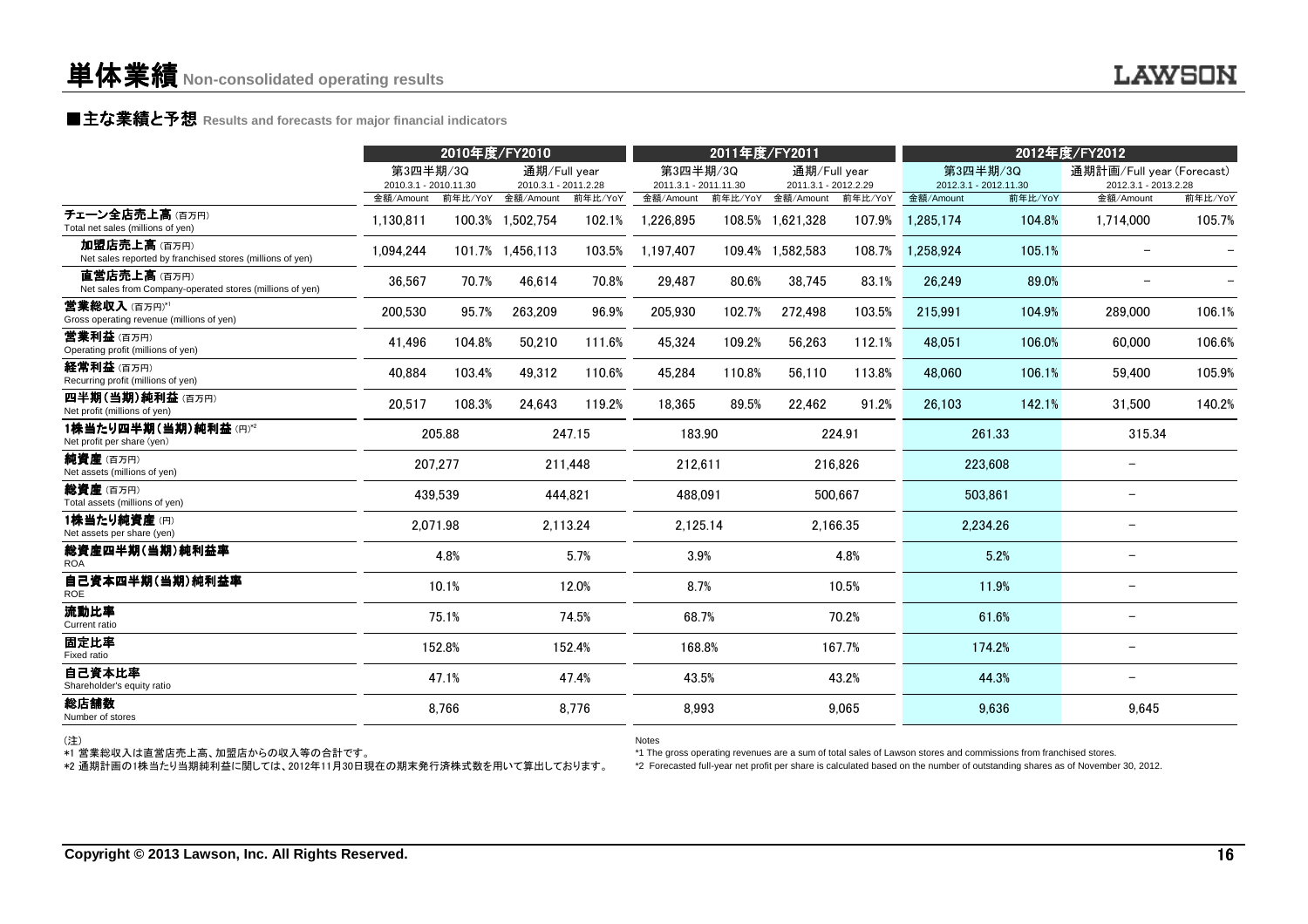# 単体業績**Non-consolidated operating results**

■損益計算書 **Non-consolidated statement of income**

|                                                                  |                 | 2010年度第3四半期累計期間       | 2011年度第3四半期累計期間       |         | 2012年度第3四半期累計期間       |         | 前年増減                |
|------------------------------------------------------------------|-----------------|-----------------------|-----------------------|---------|-----------------------|---------|---------------------|
|                                                                  |                 | 2010.3.1 - 2010.11.30 | 2011.3.1 - 2011.11.30 |         | 2012.3.1 - 2012.11.30 |         | Increase (Decrease) |
|                                                                  |                 | 百万円/Millions of yen   | 百万円/Millions of yen   | 前年比/YoY | 百万円/Millions of yen   | 前年比/YoY | 百万円/Millions of yen |
| A.営業総収入 Gross operating revenues                                 | $B + E$         | 200,530               | 205,930               | 102.7%  | 215,991               | 104.9%  | 10,061              |
| <b>B.売上高</b> Net sales <sup>*1</sup>                             |                 | 36,567                | 29,897                | 81.8%   | 26,919                | 90.0%   | $-2,977$            |
| C.売上原価 Cost of goods sold <sup>*2</sup>                          |                 | 25,721                | 21,222                | 82.5%   | 19,090                | 90.0%   | $-2,131$            |
| D.売上総利益 Gross profit on sales"3                                  | $B - C$         | 10,845                | 8.675                 | 80.0%   | 7.829                 | 90.2%   | $-845$              |
| <b>E.営業収入</b> Operating revenues                                 | $F + G$         | 163,963               | 176,033               | 107.4%  | 189,071               | 107.4%  | 13,038              |
| F.加盟店からの収入 Franchise commission from franchised stores           |                 | 146,838               | 159,022               | 108.3%  | 169.237               | 106.4%  | 10,215              |
| G.その他の営業収入 Other                                                 |                 | 17,124                | 17,010                | 99.3%   | 19,833                | 116.6%  | 2,823               |
| <b>H.営業総利益</b> Gross operating profit                            | $A - C = D + E$ | 174,808               | 184,708               | 105.7%  | 196.900               | 106.6%  | 12,192              |
| <b>I.販売費及び一般管理費</b> Selling, general and administrative expenses |                 | 133,312               | 139,383               | 104.6%  | 148,848               | 106.8%  | 9,465               |
| <b>J.営業利益</b> Operating profit                                   | $H - I$         | 41,496                | 45,324                | 109.2%  | 48,051                | 106.0%  | 2,727               |
| 営業外収益 Non-operating income                                       |                 | 995                   | 1,246                 | 125.2%  | 1,434                 | 115.1%  | 188                 |
| 當業外費用 Non-operating expenses                                     |                 | 1,606                 | 1,286                 | 80.1%   | 1,425                 | 110.8%  | 138                 |
| 経常利益 Recurring profit                                            |                 | 40,884                | 45,284                | 110.8%  | 48,060                | 106.1%  | 2,776               |
| 特別利益 Extraordinary gain                                          |                 | 75                    | 98                    | 131.3%  | 228                   | 231.5%  | 129                 |
| 特別損失 Extraordinary loss                                          |                 | 5,884                 | 14,014                | 238.2%  | 3,535                 | 25.2%   | $-10,478$           |
| 税引前四半期純利益 Income before income taxes                             |                 | 35,075                | 31,368                | 89.4%   | 44,753                | 142.7%  | 13,384              |
| 法人税、住民税及び事業税 Income taxes - current                              |                 | 10.400                | 16,045                | 154.3%  | 17,936                | 111.8%  | 1,890               |
| 法人税等調整額 Deferred income taxes                                    |                 | 4,157                 | $-3,042$              |         | 713                   |         | 3,755               |
| 四半期純利益 Net profit                                                |                 | 20,517                | 18,365                | 89.5%   | 26,103                | 142.1%  | 7,738               |
|                                                                  |                 |                       |                       |         |                       |         |                     |

■販売費及び一般管理費の主な明細 **Selling, general and administrative expenses**

|                                                          | 2010年度第3四半期累計期間                                                                          | 2011年度第3四半期累計期間       |         | 2012年度第3四半期累計期間       |         | 前年増減                |  |
|----------------------------------------------------------|------------------------------------------------------------------------------------------|-----------------------|---------|-----------------------|---------|---------------------|--|
|                                                          | 2010.3.1 - 2010.11.30                                                                    | 2011.3.1 - 2011.11.30 |         | 2012.3.1 - 2012.11.30 |         | Increase (Decrease) |  |
|                                                          | 百万円/Millions of yen                                                                      | 百万円/Millions of yen   | 前年比/YoY | 百万円/Millions of yen   | 前年比/YoY | 百万円/Millions of yen |  |
| 地代家賃 Rents                                               | 49.724                                                                                   | 51.921                | 104.4%  | 55.751                | 107.4%  | 3.830               |  |
| 人件費 Personal expenses                                    | 26.060                                                                                   | 26.638                | 102.2%  | 26.249                | 98.5%   | $-388$              |  |
| 動産リース料 Equipment leasing charges                         | 4,745                                                                                    | 3,715                 | 78.3%   | 2.464                 | 66.3%   | $-1,250$            |  |
| 有形固定資産減価償却費 Depreciation of property and store equipment | 15.556                                                                                   | 17.452                | 112.2%  | 20.888                | 119.7%  | 3,435               |  |
| 広告宣伝費 Advertising and promotional expenses <sup>*4</sup> | 7.214                                                                                    | 8.255                 | 114.4%  | 9.257                 | 112.1%  | 1.001               |  |
| その他 Other                                                | 30,009                                                                                   | 31.400                | 104.6%  | 34.237                | 109.0%  | 2,836               |  |
| 合計 Total                                                 | 133.312                                                                                  | 139.383               | 104.6%  | 148,848               | 106.8%  | 9.465               |  |
| (注)                                                      |                                                                                          | Notes                 |         |                       |         |                     |  |
| *1 「売上高」は、商品売上高です。                                       | *1 Net sales of goods.                                                                   |                       |         |                       |         |                     |  |
| *2 「売上原価」は、商品売上原価です。                                     | *2 Cost of goods sold.                                                                   |                       |         |                       |         |                     |  |
| *3 「売上総利益」は、商品売上総利益です。                                   | *3 Gross profit on goods sales.                                                          |                       |         |                       |         |                     |  |
| *4 「広告宣伝費」には、ポイント引当金繰入額を含んでおります。                         | *4 "Advertising and promotional expenses" include provision for point card certificates. |                       |         |                       |         |                     |  |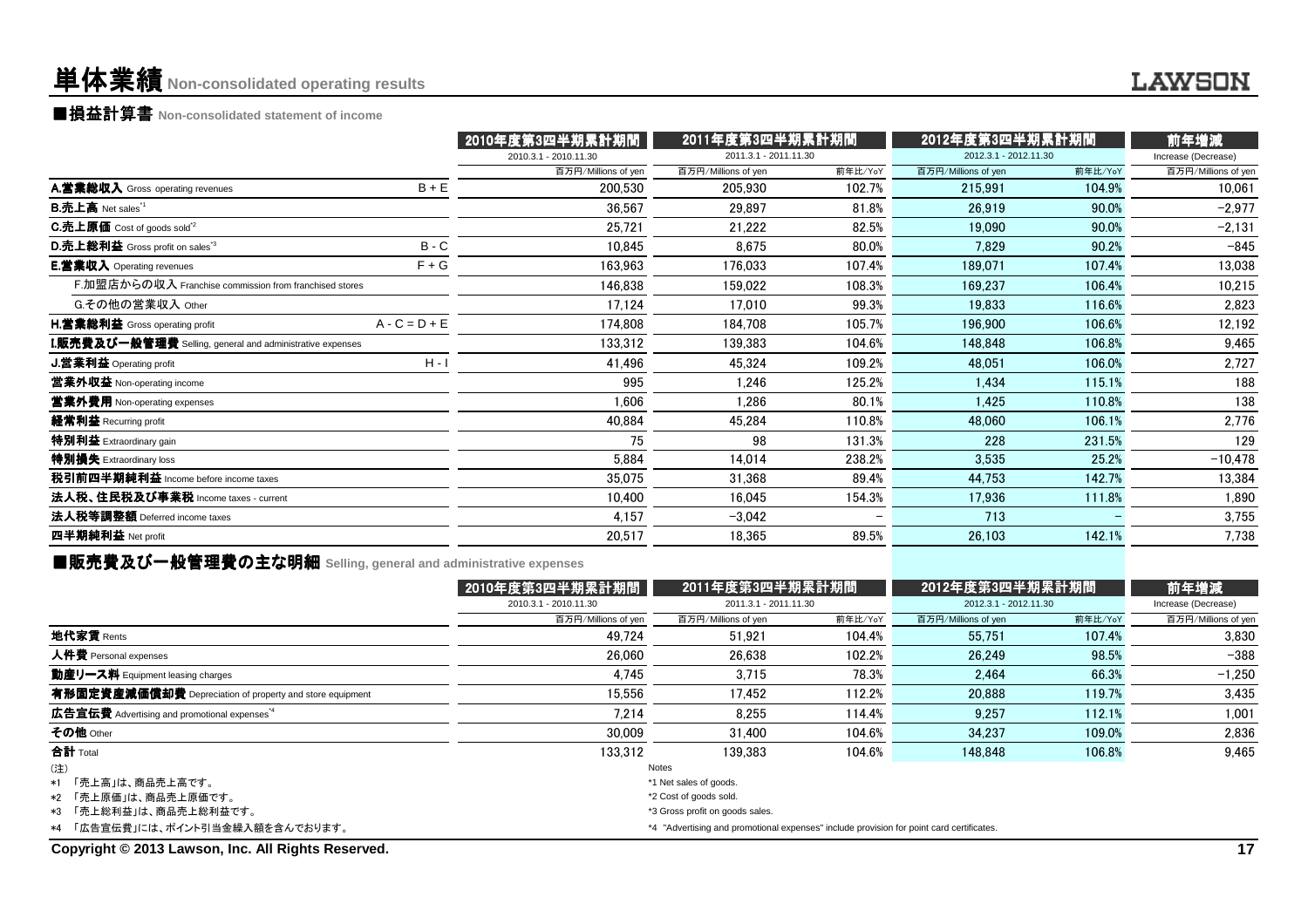# 単体業績**Non-consolidated operating results**

# ■損益計算書(四半期会計期間) Non-consolidated statement of income<br>● 2010年度第

|                                                                                             |                 | 2010年度第3四半期会計期間       | 2011年度第3四半期会計期間       |         | 2012年度第3四半期会計期間       |         | 前年増減                |
|---------------------------------------------------------------------------------------------|-----------------|-----------------------|-----------------------|---------|-----------------------|---------|---------------------|
|                                                                                             |                 | 2010.9.1 - 2010.11.30 | 2011.9.1 - 2011.11.30 |         | 2012.9.1 - 2012.11.30 |         | Increase (Decrease) |
|                                                                                             |                 | 百万円/Millions of yen   | 百万円/Millions of yen   | 前年比/YoY | 百万円/Millions of yen   | 前年比/YoY | 百万円/Millions of yen |
| A.営業総収入 Gross operating revenues                                                            | $B + E$         | 67,129                | 69,117                | 103.0%  | 70,648                | 102.2%  | 1,531               |
| <b>B.売上高</b> Net sales <sup>"1</sup>                                                        |                 | 11.282                | 9.989                 | 88.5%   | 8.181                 | 81.9%   | $-1,808$            |
| $C.E.E原価 Cost of goods sold*2$                                                              |                 | 7,869                 | 7.119                 | 90.5%   | 5,799                 | 81.5%   | $-1,320$            |
| D.売上総利益 Gross profit on sales <sup>*3</sup>                                                 | $B - C$         | 3,413                 | 2.869                 | 84.1%   | 2,381                 | 83.0%   | $-487$              |
| <b>E.営業収入</b> Operating revenues                                                            | $F + G$         | 55,847                | 59,127                | 105.9%  | 62,467                | 105.6%  | 3,339               |
| F.加盟店からの収入 Franchise commission from franchised stores                                      |                 | 49,930                | 53,714                | 107.6%  | 56,499                | 105.2%  | 2,785               |
| G.その他の営業収入 Other                                                                            |                 | 5,917                 | 5,413                 | 91.5%   | 5,967                 | 110.2%  | 554                 |
| <b>H.営業総利益</b> Gross operating profit                                                       | $A - C = D + E$ | 59,260                | 61,997                | 104.6%  | 64,849                | 104.6%  | 2,851               |
| ${\bf I}.$ 販売費及び一般管理費 Selling, general and administrative expenses $\overline{\phantom{a}}$ |                 | 44,951                | 46,280                | 103.0%  | 48,030                | 103.8%  | 1,749               |
| <b>J.営業利益</b> Operating profit                                                              | $H - I$         | 14,309                | 15,716                | 109.8%  | 16,819                | 107.0%  | 1,102               |
| 営業外収益 Non-operating income                                                                  |                 | 262                   | 320                   | 122.4%  | 389                   | 121.3%  | 68                  |
| 営業外費用 Non-operating expenses                                                                |                 | 485                   | 407                   | 84.0%   | 402                   | 98.6%   | $-5$                |
| 経常利益 Recurring profit                                                                       |                 | 14,085                | 15,629                | 111.0%  | 16,805                | 107.5%  | 1,176               |
| 特別利益 Extraordinary gain                                                                     |                 |                       | 42                    | 3657.7% | 19                    | 45.3%   | $-23$               |
| 特別損失 Extraordinary loss                                                                     |                 | 763                   | 300                   | 39.3%   | 398                   | 132.6%  | 97                  |
| 税引前四半期純利益 Income before income taxes                                                        |                 | 13,323                | 15,371                | 115.4%  | 16,426                | 106.9%  | 1,055               |
| 法人税、住民税及び事業税 Income taxes - current                                                         |                 | 4,764                 | 5.449                 | 114.4%  | 6,210                 | 114.0%  | 761                 |
| 法人税等調整額 Deferred income taxes                                                               |                 | 702                   | 731                   | 104.2%  | 762                   | 104.1%  | 30                  |
| 四半期純利益 Net profit                                                                           |                 | 7,856                 | 9,190                 | 117.0%  | 9,453                 | 102.9%  | 263                 |
|                                                                                             |                 |                       |                       |         |                       |         |                     |

### ■販売費及び一般管理費の主な明細(四半期会計期間 (四半期会計期間) **Selling, general and administrative expenses**

|                                                          | 2010年度第3四半期会計期間                 | 2011年度第3四半期会計期間                                                                          |         | 2012年度第3四半期会計期間       |         | 前年増減                |
|----------------------------------------------------------|---------------------------------|------------------------------------------------------------------------------------------|---------|-----------------------|---------|---------------------|
|                                                          | 2010.9.1 - 2010.11.30           | 2011.9.1 - 2011.11.30                                                                    |         | 2012.9.1 - 2012.11.30 |         | Increase (Decrease) |
|                                                          | 百万円/Millions of yen             | 百万円/Millions of yen                                                                      | 前年比/YoY | 百万円/Millions of yen   | 前年比/YoY | 百万円/Millions of yen |
| 地代家賃 Rents                                               | 16.753                          | 17.572                                                                                   | 104.9%  | 19.017                | 108.2%  | 1.445               |
| 人件費 Personal expenses                                    | 8.966                           | 9.097                                                                                    | 101.5%  | 8.532                 | 93.8%   | $-565$              |
| 動産リース料 Equipment leasing charges                         | 1.495                           | 1.109                                                                                    | 74.2%   | 760                   | 68.5%   | $-348$              |
| 有形固定資産減価償却費 Depreciation of property and store equipment | 5,462                           | 6.224                                                                                    | 114.0%  | 7.442                 | 119.6%  | 1,218               |
| 広告宣伝費 Advertising and promotional expenses <sup>*4</sup> | 2.498                           | 2.654                                                                                    | 106.2%  | 2.159                 | 81.4%   | $-494$              |
| その他 Other                                                | 9.774                           | 9.622                                                                                    | 98.4%   | 10.117                | 105.1%  | 494                 |
| 合計 Total                                                 | 44.951                          | 46.280                                                                                   | 103.0%  | 48.030                | 103.8%  | 1.749               |
| (注)                                                      |                                 | Notes                                                                                    |         |                       |         |                     |
| *1 「売上高」は、商品売上高です。                                       |                                 | *1 Net sales of goods.                                                                   |         |                       |         |                     |
| *2 「売上原価」は、商品売上原価です。                                     | *2 Cost of goods sold.          |                                                                                          |         |                       |         |                     |
| *3 「売上総利益」は、商品売上総利益です。                                   | *3 Gross profit on goods sales. |                                                                                          |         |                       |         |                     |
| *4 「広告宣伝費」には、ポイント引当金繰入額を含んでおります。                         |                                 | *4 "Advertising and promotional expenses" include provision for point card certificates. |         |                       |         |                     |
|                                                          |                                 |                                                                                          |         |                       |         |                     |

**Copyright © 2013 Lawson, Inc. All Rights Reserved.**

#### **LAWSON**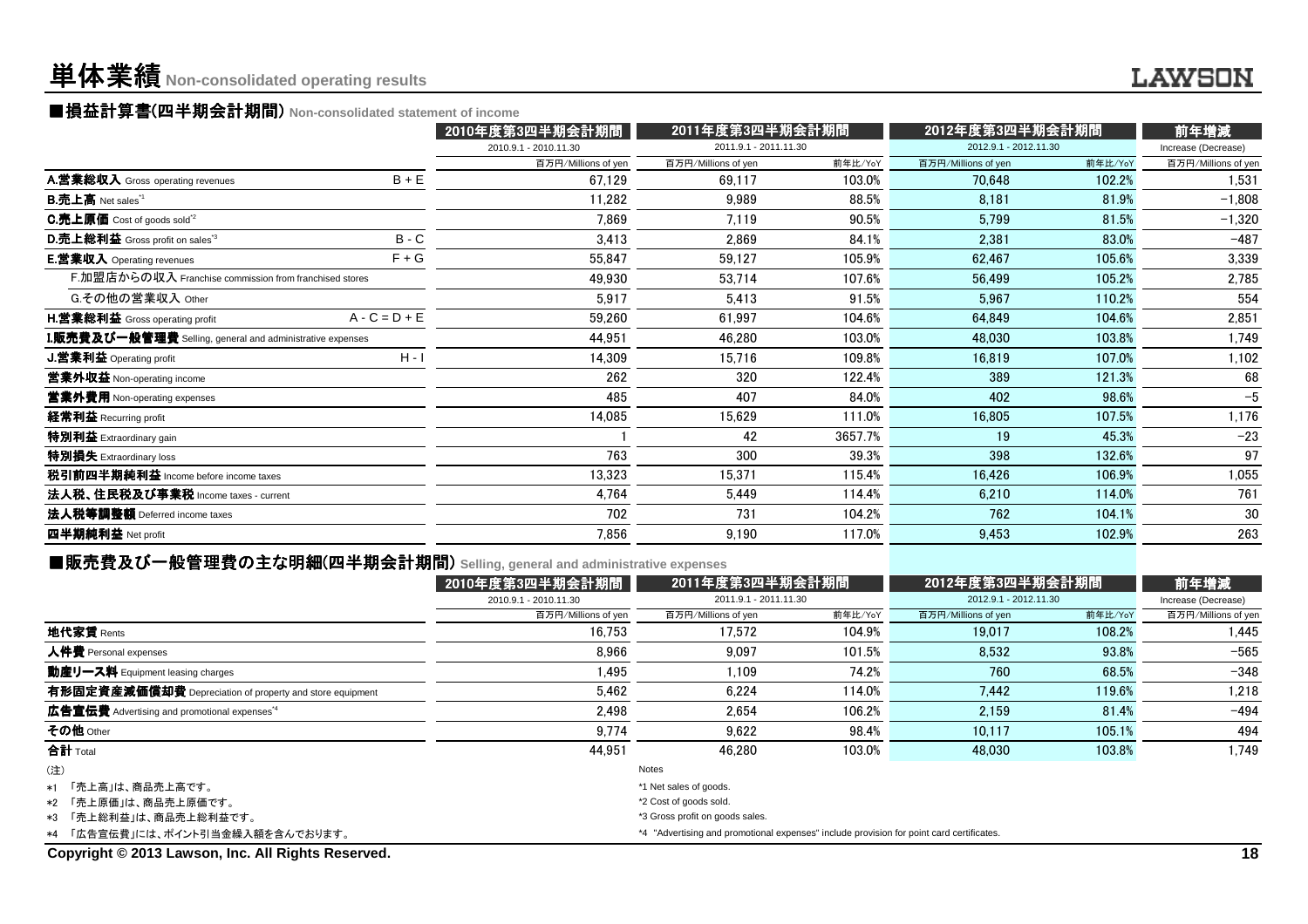### **単体業績** Non-consolidated operating results

#### **LAWSON**

| ■投融資の状況                                                                  | 2010年度第3四半期累計期間       | 2011年度第3四半期累計期間       | 2012年度第3四半期累計期間       | 前年増減                | 2012年度計画                        |
|--------------------------------------------------------------------------|-----------------------|-----------------------|-----------------------|---------------------|---------------------------------|
| <b>Capital expenditure</b>                                               | 2010.3.1 - 2010.11.30 | 2011.3.1 - 2011.11.30 | 2012.3.1 - 2012.11.30 | Increase (Decrease) | Forecast / 2012.3.1 - 2013.2.28 |
|                                                                          | 百万円/Millions of yen   | 百万円/Millions of yen   | 百万円/Millions of yen   | 百万円/Millions of yen | 百万円/Millions of yen             |
| 新店投資 New store investments                                               | 9,555                 | 12.751                | 25,043                | 12.292              | 29,000                          |
| 既存店投資 Existing store investments                                         | 4.871                 | 7.625                 | 5.075                 | $-2.550$            | 10,000                          |
| システム関連投資 IT-related investments                                          | 4.919                 | 5.426                 | 3.415                 | $-2.011$            | 4,000                           |
| その他 Other                                                                | 128                   | 404                   | 1.823                 | 1.419               | 2,000                           |
| 投資小計 Subtotal                                                            | 19.473                | 26.208                | 35,357                | 9.149               | 45,000                          |
| 出資•融資 Investments and advances                                           | $-453$                | 15.239                | 8.286                 | $-6.953$            | 6.000                           |
| リース Leases <sup>"1</sup>                                                 | 7.749                 | 13.380                | 13,746                | 366                 | 21,000                          |
| 合計 Total                                                                 | 26,769                | 54.828                | 57,390                | 2,562               | 72,000                          |
| 有形固定資産減価償却費<br>Depreciation of property and store equipment <sup>2</sup> | 15.556                | 17.452                | 20,888                | 3.436               | 28,100                          |
| 無形固定資産償却費 Amortization of intangible assets                              | 5.472                 | 5.740                 | 6.266                 | 526                 | 8,700                           |
| 減価償却費計 Total depreciation and amortization                               | 21.029                | 23.192                | 27,154                | 3.962               | 36.800                          |

(注)

\*1 2012年度のリース債務の返済による支出は7,370百万円です。 \*2 有形固定資産減価償却費には、売買処理されるリース物件の減価償却費を含んでおります。

Notes

\*1 The amount of repayments of lease obligations is 7,370 million of yen in FY2012.

 \*2 Depreciation of property and store equipment includes depreciation for leased property treated as a sale-and-purchasetransaction due to the application.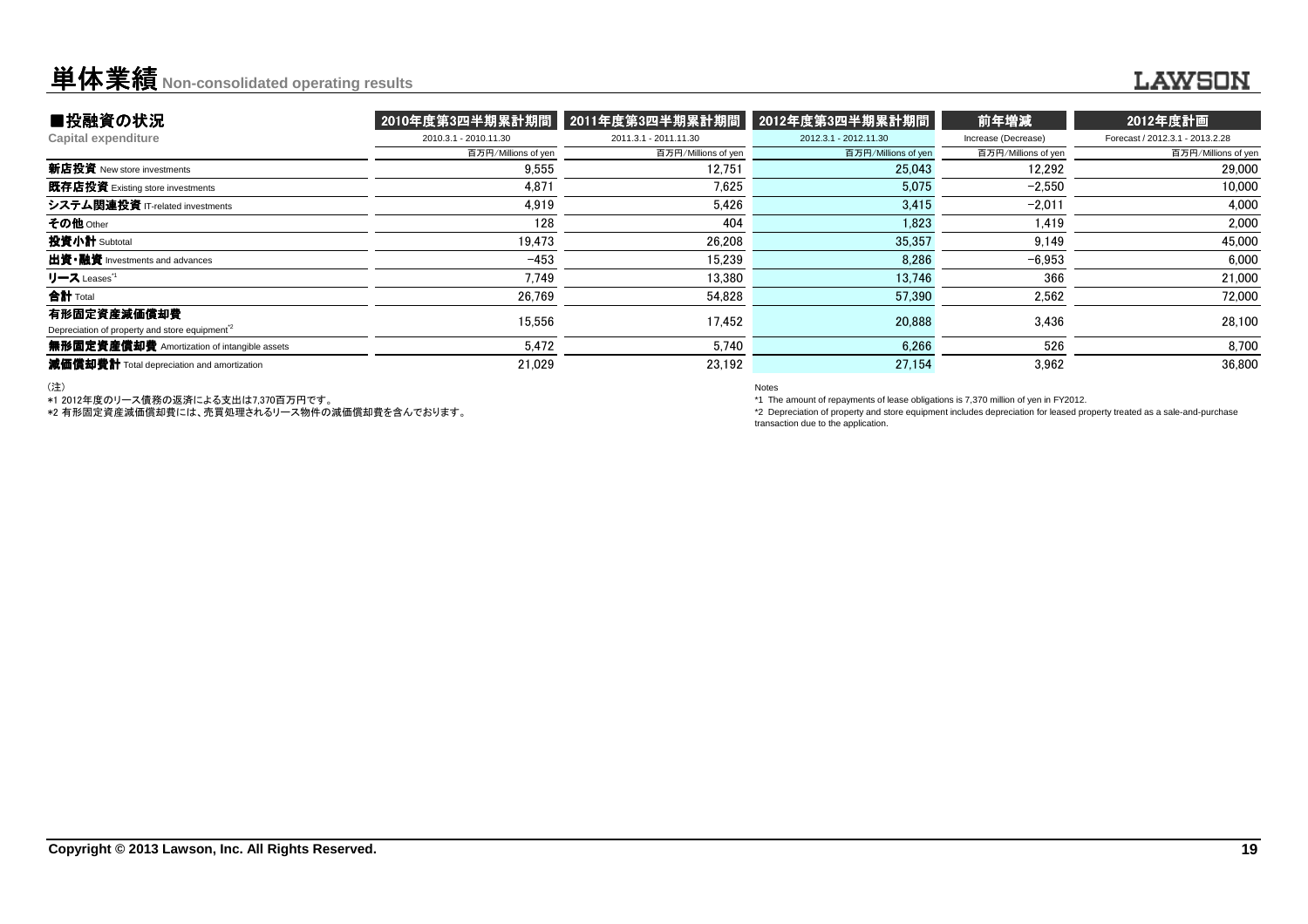### 単体業績**Non-consolidated operating results**

### ■貸借対照表 **Non-consolidated balance sheet**

|                                                                            | 2010年度<br>(2011年2月28日現在) | 2011年度<br>(2012年2月29日現在) | 2012年度第3四半期<br>(2012年11月30日現在) | 2011年度末からの増減                       |
|----------------------------------------------------------------------------|--------------------------|--------------------------|--------------------------------|------------------------------------|
|                                                                            | FY2010 (As of 2011.2.28) | FY2011 (As of 2012.2.29) | FY2012 3Q (As of 2012.11.30)   | Increase (Decrease) from 2012.2.29 |
| [ 資産の部 Assets ]                                                            | 百万円/Millions of yen      | 百万円/Millions of yen      | 百万円/Millions of yen            | 百万円/Millions of yen                |
| 流動資産 Current assets                                                        | 123.234                  | 137.840                  | 114.998                        | $-22.842$                          |
| 現金及び預金 Cash and deposits                                                   | 68.743                   | 75.389                   | 46.341                         | $-29.047$                          |
| 加盟店貸勘定 Accounts receivable - due from franchised stores                    | 15.661                   | 18.064                   | 25,945                         | 7.880                              |
| 有価証券 Marketable securities                                                 | 2,999                    | 4,999                    |                                | $-4,999$                           |
| 商品 Merchandise inventories                                                 | 862                      | 807                      | 849                            | 41                                 |
| 未収入金 Accounts receivable - other                                           | 23,641                   | 26,212                   | 27,867                         | 1,655                              |
| 繰延税金資産 Deferred tax assets                                                 | 3,344                    | 3,122                    | 1,570                          | $-1,552$                           |
| その他 Other                                                                  | 8,059                    | 9,316                    | 12,555                         | 3,238                              |
| 貸倒引当金 Allowance for doubtful accounts                                      | $-77$                    | $-73$                    | $-132$                         | $-59$                              |
| 固定資産 Noncurrent assets                                                     | 321.586                  | 362.826                  | 388.863                        | 26.036                             |
| 有形固定資産 Property, plant and equipment                                       | 141.614                  | 162.075                  | 178.775                        | 16.700                             |
| ・建物及び構築物 Buildings and structures                                          | 89.321                   | 97,812                   | 107.157                        | 9,345                              |
| ・車両運搬具及び工具器具備品 Vehicles, tools, furniture and fixtures                     | 10,962                   | 11.884                   | 12.493                         | 609                                |
| •その他 Other                                                                 | 41.329                   | 52.378                   | 59.124                         | 6,745                              |
| 無形固定資産 Intangible assets                                                   | 27,925                   | 27,413                   | 23,996                         | $-3,416$                           |
| 投資その他の資産 Investments and other assets                                      | 152,046                  | 173.337                  | 186.090                        | 12,752                             |
| ・関係会社株式 Stocks of subsidiaries and affiliates                              | 16,656                   | 27,288                   | 28.189                         | 900                                |
| ・長期貸付金 Long-terms loans receivable                                         | 39,856                   | 41,982                   | 40,776                         | $-1,206$                           |
| •差入保証金 Guarantee deposits                                                  | 77,164                   | 78,450                   | 80,327                         | 1,877                              |
| •繰延税金資産 Deferred tax assets                                                | 11,693                   | 14.475                   | 15.351                         | 875                                |
| •その他 Other                                                                 | 8.277                    | 12.521                   | 22.628                         | 10,107                             |
| •貸倒引当金 Allowance for doubtful accounts                                     | $-1.601$                 | $-1.380$                 | $-1,182$                       | 197                                |
| 資産合計 Total Assets                                                          | 444,821                  | 500,667                  | 503,861                        | 3,194                              |
| 有形固定資産の減価償却累計額<br>Accumulated depreciation of property and store equipment | 140,922                  | 163.004                  | 180.401                        | 17.397                             |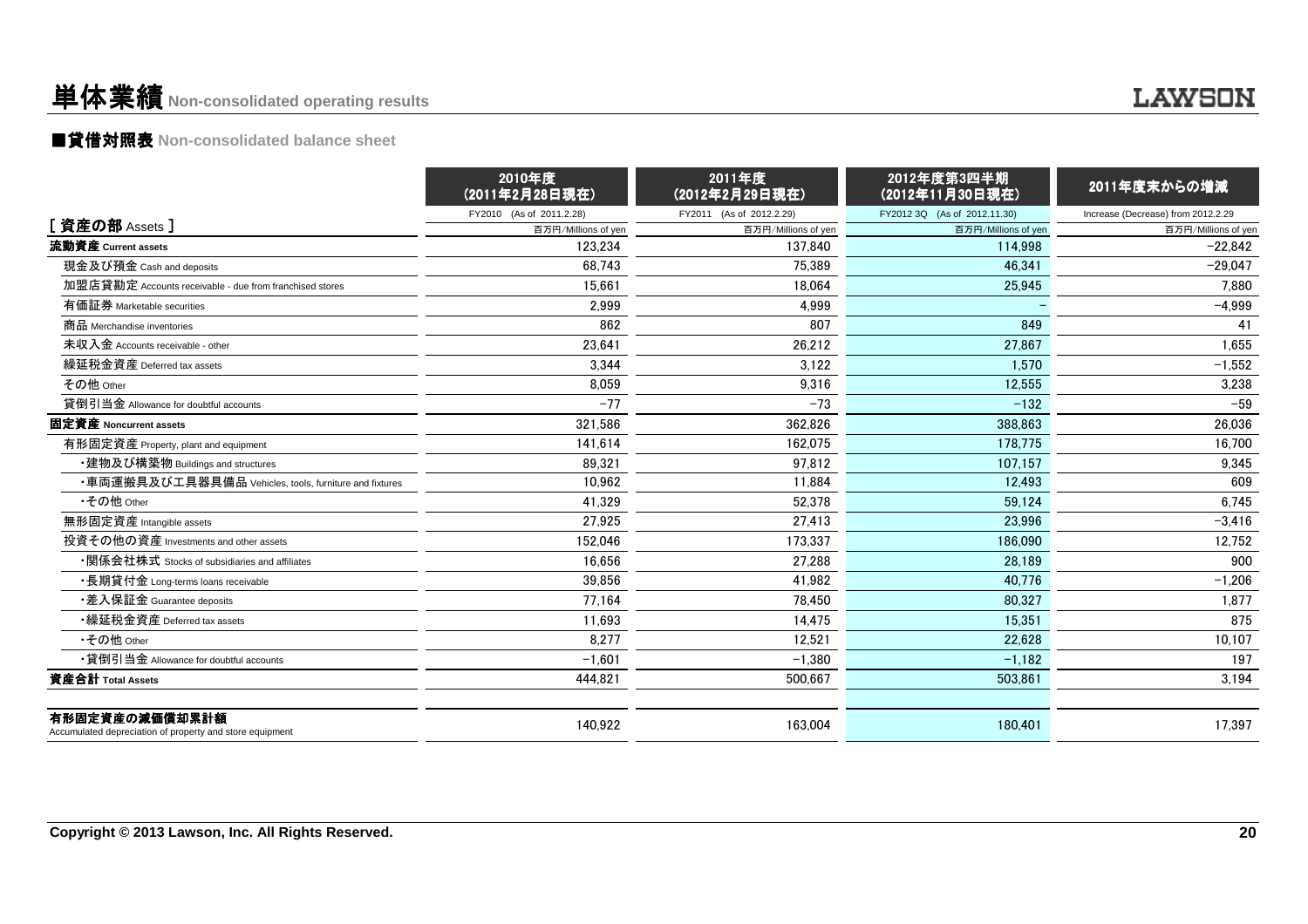# ■貸借対照表 **Non-consolidated balance sheet**

|                                                                                             | 2010年度<br>(2011年2月28日現在)       | 2011年度<br>(2012年2月29日現在)       | 2012年度第3四半期<br>(2012年11月30日現在) | 2011年度末からの増減                       |
|---------------------------------------------------------------------------------------------|--------------------------------|--------------------------------|--------------------------------|------------------------------------|
| [負債の部 Liabilities ]                                                                         | FY2010 (As of 2011.2.28)       | FY2011 (As of 2012.2.29)       | FY2012 3Q (As of 2012.11.30)   | Increase (Decrease) from 2012.2.29 |
| 流動負債 Current liabilities                                                                    | 百万円/Millions of yen<br>165,398 | 百万円/Millions of yen<br>196.405 | 百万円/Millions of yen<br>186,842 | 百万円/Millions of yen<br>$-9,562$    |
| 買掛金 Accounts payable - trade                                                                | 67,633                         | 72,752                         | 79.288                         | 6,535                              |
| 加盟店借勘定 Accounts payable - due to franchised stores                                          | 1,171                          | 1,006                          | 681                            | $-324$                             |
| 未払金 Accounts payable - other                                                                | 13,534                         | 13,902                         | 12,168                         | $-1,733$                           |
| 未払法人税等 Income taxes payable                                                                 | 9,738                          | 14,259                         | 7,596                          | $-6,663$                           |
| 預り金 Deposits payable                                                                        | 52,548                         | 63,587                         | 54,233                         | $-9,354$                           |
| 賞与引当金 Provision for bonuses                                                                 | 3,610                          | 3,012                          | 1,094                          | $-1,918$                           |
| ポイント引当金 Provision for point card certificates                                               | 925                            | 556                            | 312                            | $-244$                             |
| その他 Other                                                                                   | 16,235                         | 27,327                         | 31,467                         | 4,140                              |
| 固定負債 Noncurrent liabilities                                                                 | 67,974                         | 87,435                         | 93,411                         | 5,976                              |
| 退職給付引当金 Liability for employees' retirement benefits                                        | 7,036                          | 8,188                          | 8,958                          | 770                                |
| 役員退職慰労引当金<br>Allowance for retirement benefits to executive officers and corporate auditors | 212                            | 289                            | 284                            | $-4$                               |
| 長期預り保証金 Long-term guarantee deposits                                                        | 37,240                         | 35,718                         | 34,994                         | $-724$                             |
| リース債務 Lease obligations                                                                     | 22,612                         | 30,699                         | 35,688                         | 4,989                              |
| 資産除去債務 Asset retirement obligations                                                         |                                | 11,642                         | 12,717                         | 1,075                              |
| その他 Other                                                                                   | 873                            | 897                            | 766                            | $-130$                             |
| 負債合計 Total liabilities                                                                      | 233,372                        | 283.840                        | 280.253                        | $-3,586$                           |
| [純資産の部 Net assets]                                                                          |                                |                                |                                |                                    |
| 株主資本 Shareholders' equity                                                                   | 211,692                        | 216,986                        | 223,834                        | 6,847                              |
| 資本金 Common stock                                                                            | 58,506                         | 58,506                         | 58,506                         |                                    |
| 資本剰余金 Capital surplus                                                                       | 47,696                         | 47,707                         | 47,709                         | $\overline{2}$                     |
| 利益剰余金 Retained earnings                                                                     | 107,182                        | 112.400                        | 119,226                        | 6,825                              |
| 自己株式 Treasury stock                                                                         | $-1,693$                       | $-1,627$                       | $-1,608$                       | 19                                 |
| 評価・換算差額等 Valuation and translation adjustments                                              | $-648$                         | $-602$                         | $-655$                         | $-52$                              |
| その他有価証券評価差額金<br>Net unrealized gain (loss) on available-for-sale securities                 | $-14$                          | $-35$                          | $-88$                          | $-52$                              |
| 土地再評価差額金 Revaluation reserve for land                                                       | $-634$                         | $-567$                         | $-567$                         |                                    |
| 新株予約権 Subscription rights to shares                                                         | 405                            | 442                            | 429                            | $-13$                              |
| 純資産合計 Net assets                                                                            | 211,448                        | 216,826                        | 223,608                        | 6,781                              |
| 負債純資産合計 Liabilities and net assets                                                          | 444,821                        | 500,667                        | 503,861                        | 3,194                              |